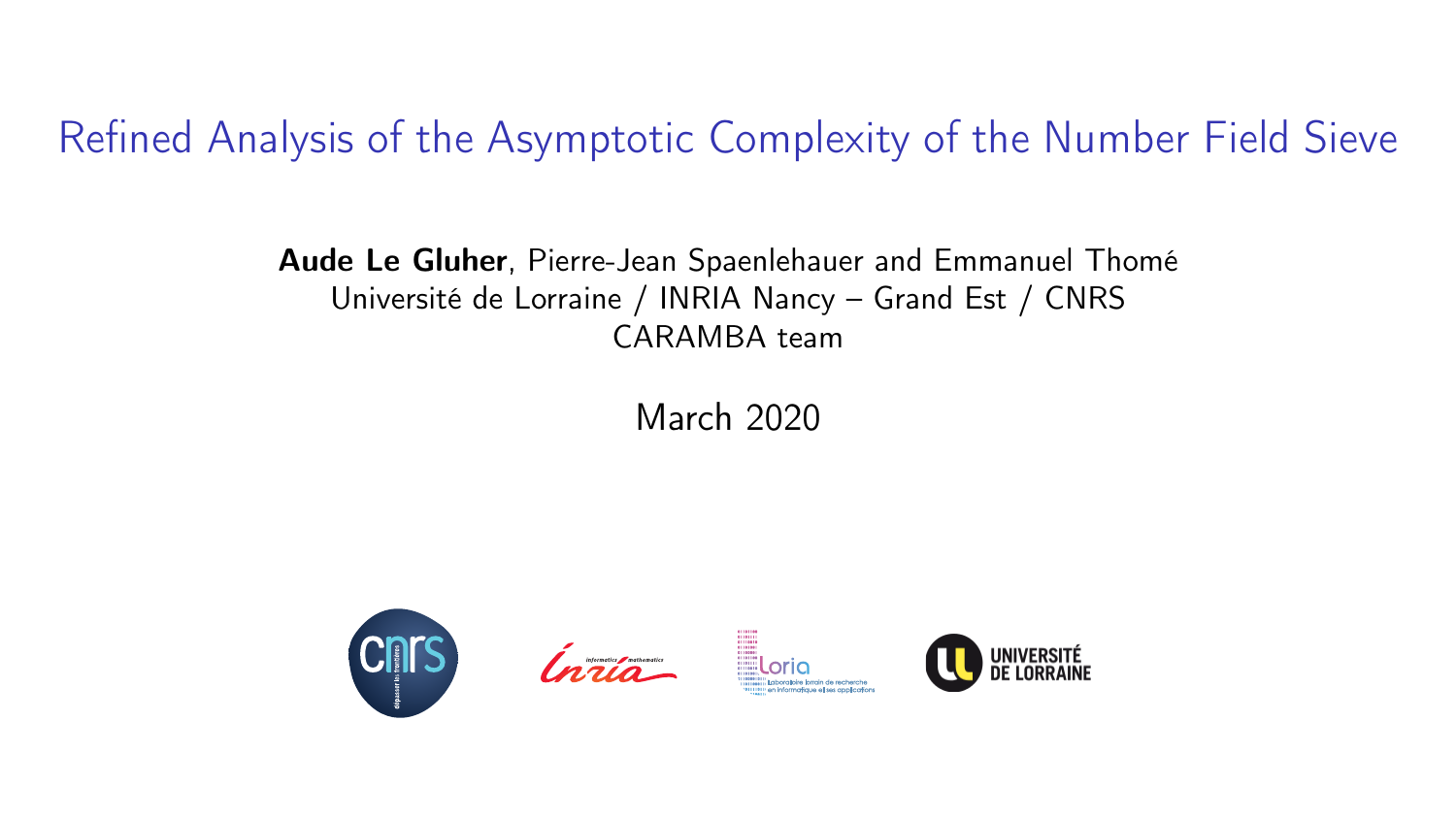The Number Field Sieve (NFS) is the most efficient method to factor integers or solve discrete logarithm problems.

#### Question

Given some computational power  $C$ , what should be the key sizes that ensure the cost of NFS will exceed  $C$ ?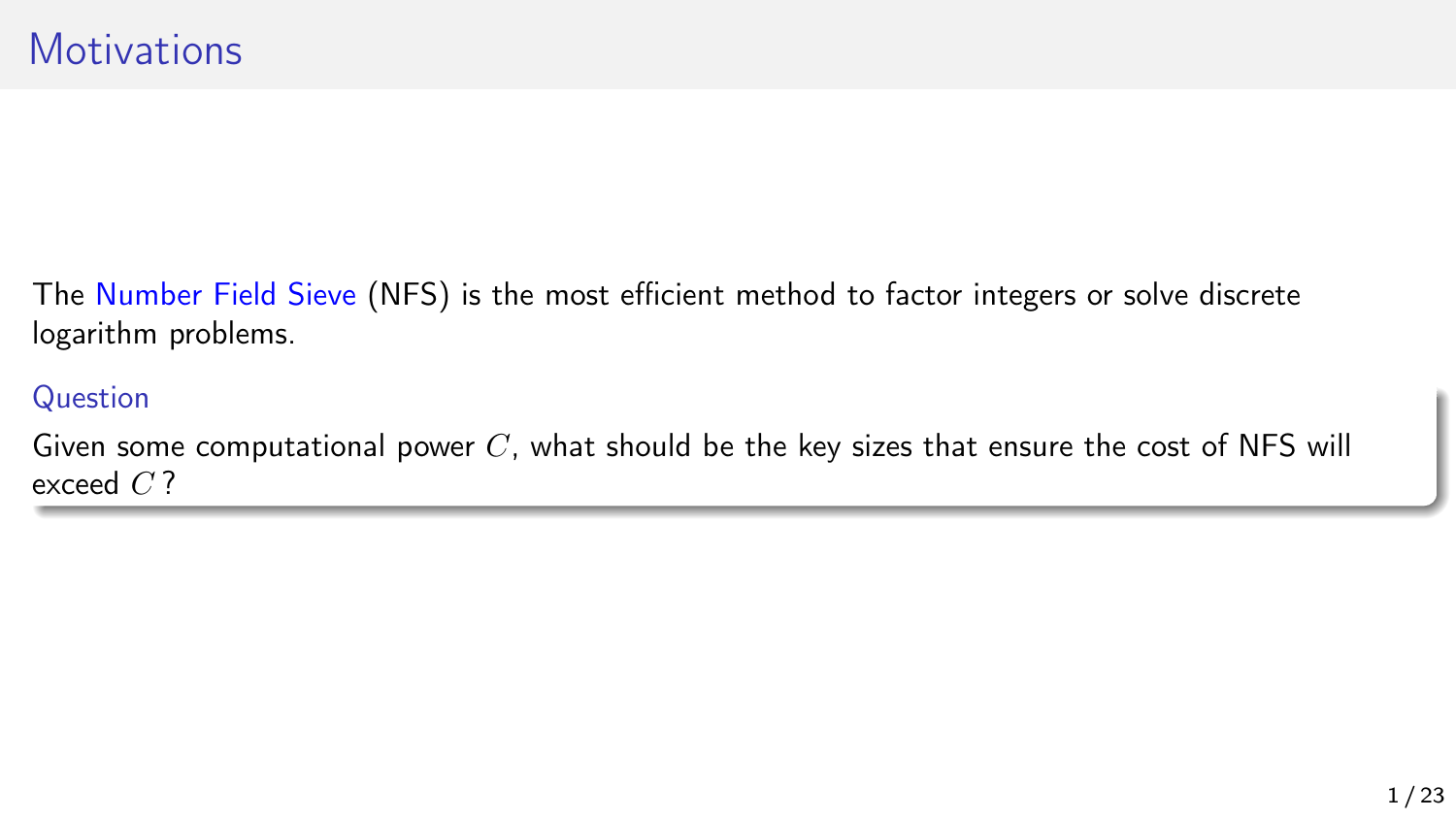# Rely on the asymptotic complexity of NFS ?

### NFS heuristical asymptotic complexity

Under various assumptions, the complexity of NFS to factor an integer  $N$  is

$$
\exp\left(\sqrt[3]{\frac{64}{9}}(\log N)^{1/3}(\log\log N)^{2/3}(1+\xi(N))\right)
$$

where  $\xi(N) \in o(1)$  as N grows.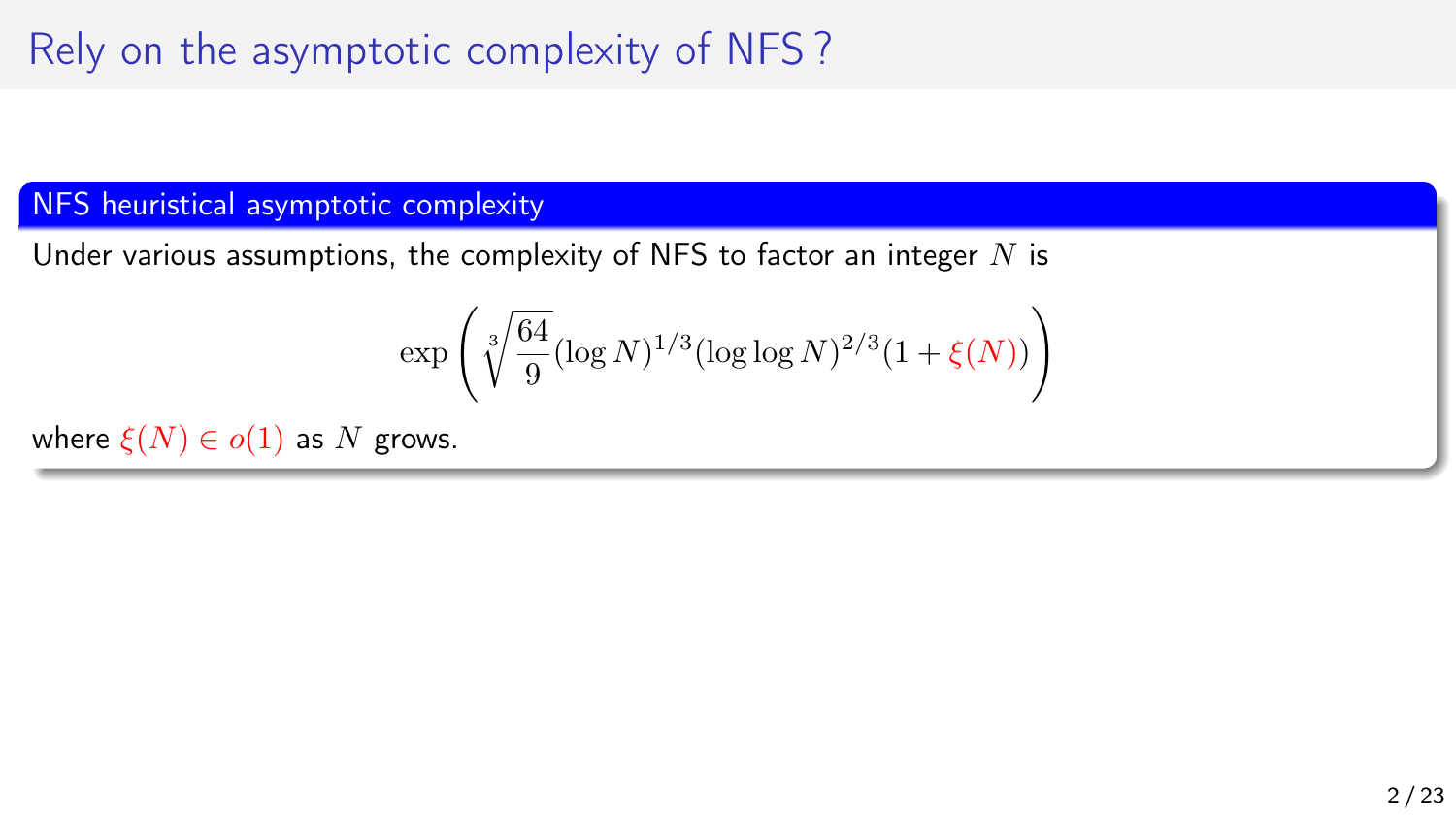# Rely on the asymptotic complexity of NFS ?

### NFS heuristical asymptotic complexity

Under various assumptions, the complexity of NFS to factor an integer  $N$  is

$$
\exp\left(\sqrt[3]{\frac{64}{9}}(\log N)^{1/3}(\log\log N)^{2/3}(1+\xi(N))\right)
$$

where  $\xi(N) \in o(1)$  as N grows.

Classical use of this formula : assume  $\xi(N) = 0$ . Is it reasonable?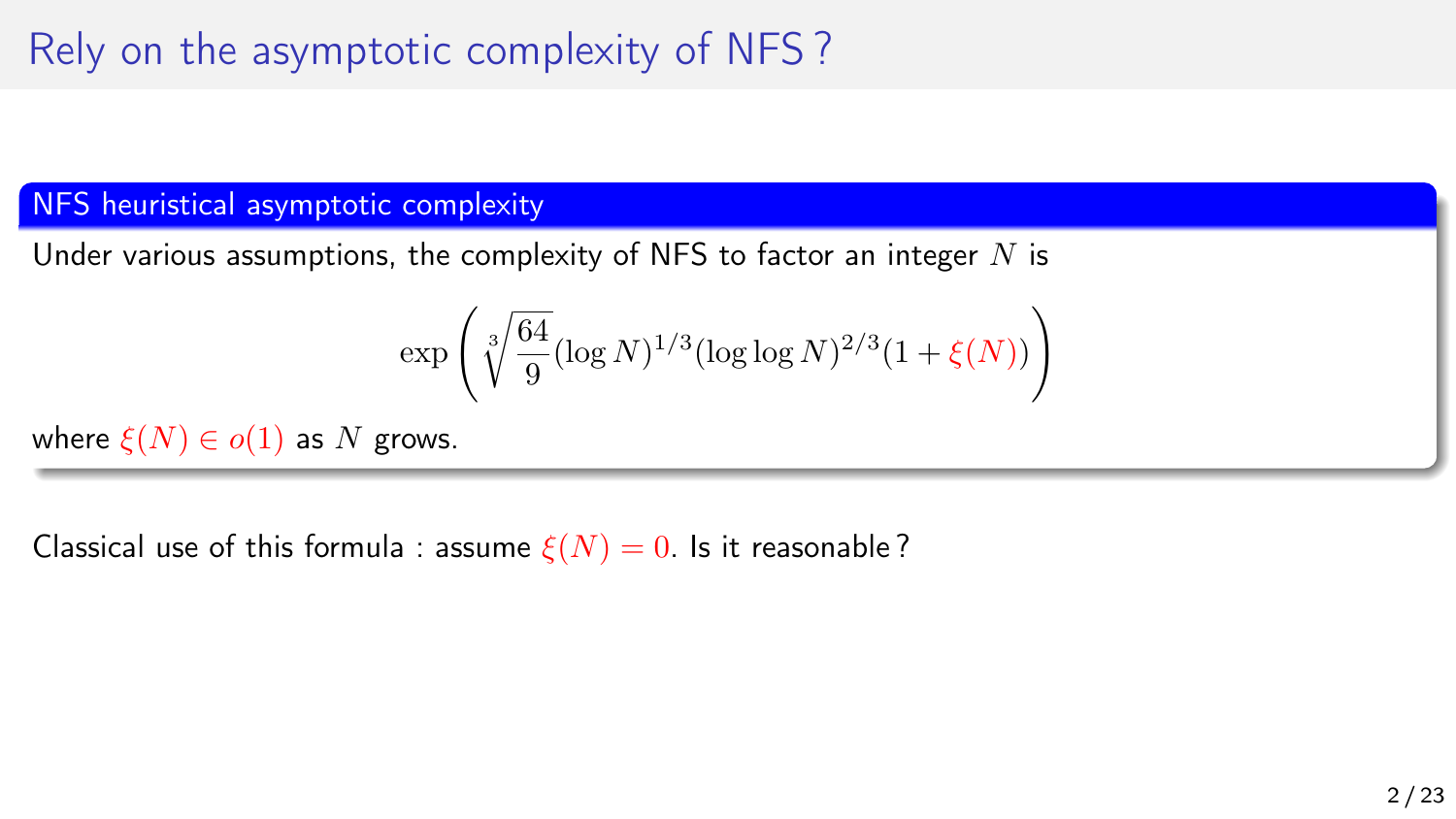# Rely on the asymptotic complexity of NFS ?

### **NFS** heuristical asymptotic complexity

Under various assumptions, the complexity of NFS to factor an integer  $N$  is

$$
\exp\left(\sqrt[3]{\frac{64}{9}}(\log N)^{1/3}(\log\log N)^{2/3}(1+\xi(N))\right)
$$

where  $\xi(N) \in o(1)$  as N grows.

Classical use of this formula : assume  $\xi(N) = 0$ . Is it reasonable?

- Give insights on what  $\xi(N)$  hides.
- Assess the relevance of the classical simplification  $\xi(N) = 0$ .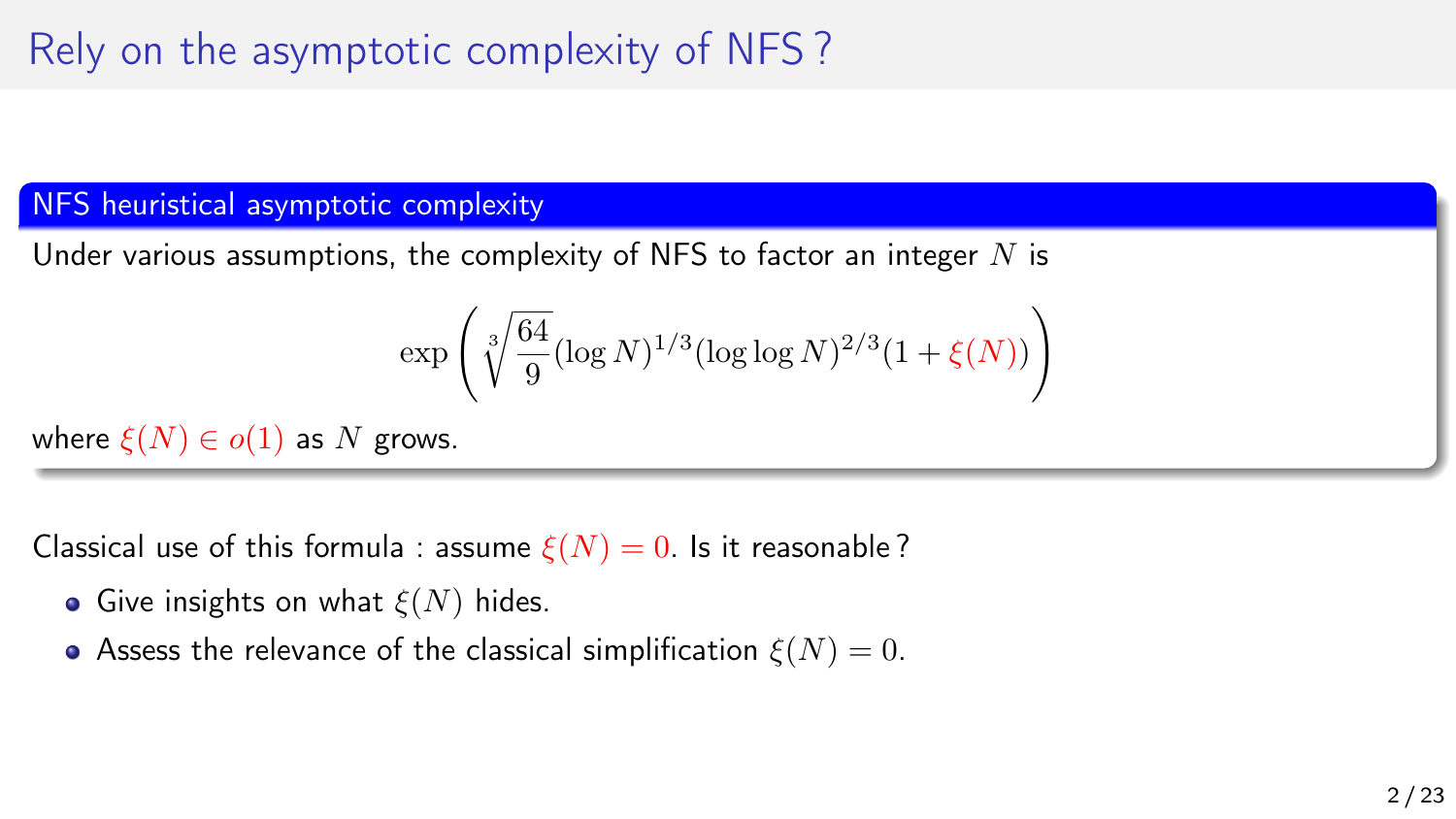• Method to compute an asymptotic expansion of  $\epsilon$  which is a bivariate series S evaluated at  $(\log \log \log N)/(\log \log N)$  and  $1/(\log \log N)$ . In particular,

$$
\xi(N) \sim \frac{4 \log \log \log N}{3 \log \log N}
$$

- $\bullet$  Algorithm that implements this method and computes the coefficients of S.
- Study of the convergence range of  $S.$  It is huge (around  $e^{e^{25}}$ ), so using any approximation of  $\xi$  for N sizes relevant in cryptography means replacing  $\xi$  by the first terms of a divergent series...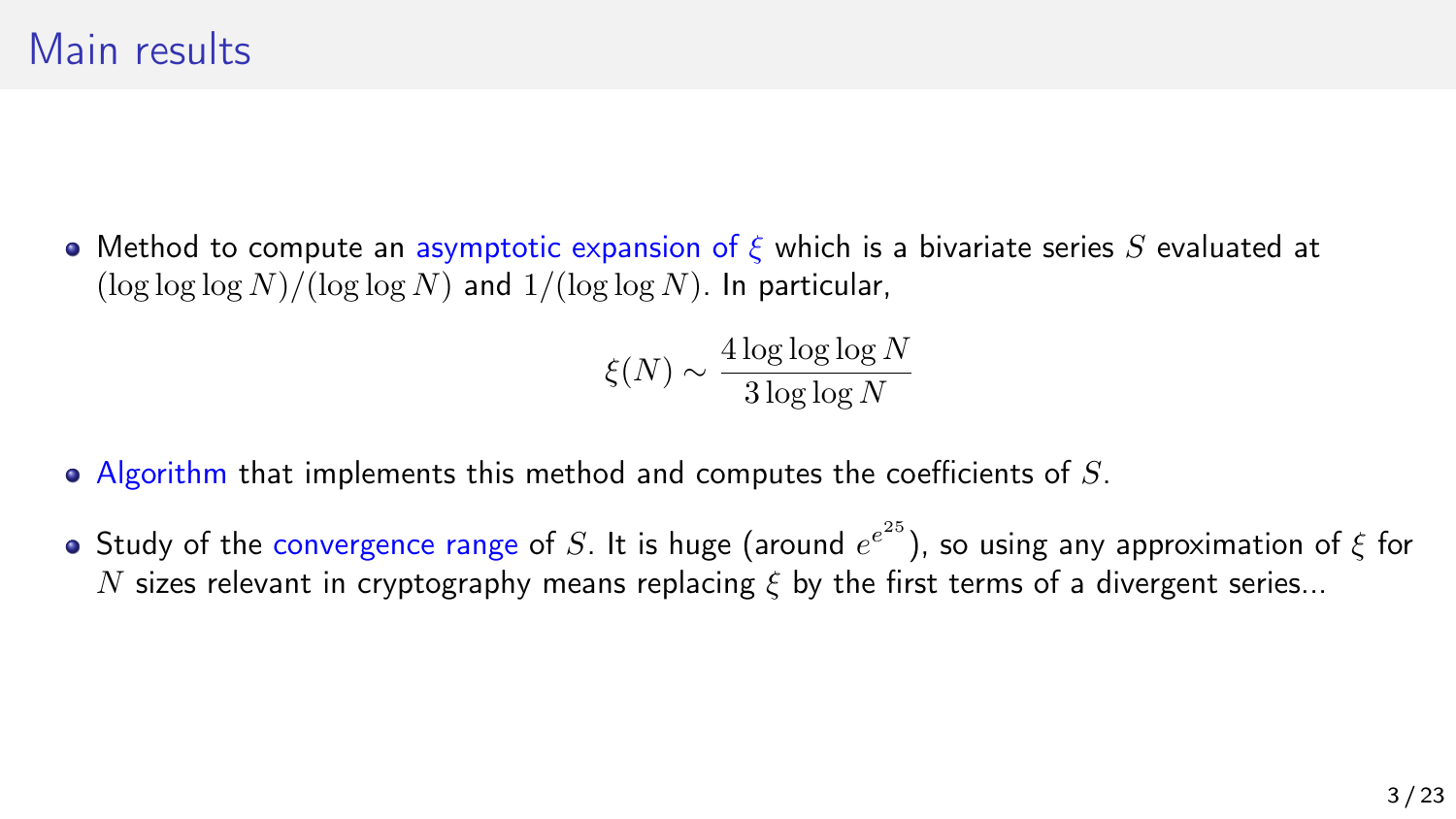## <span id="page-6-0"></span><sup>1</sup> [NFS complexity is the solution of an optimization problem](#page-6-0)

2 [Smoothness formulas](#page-16-0)

<sup>3</sup> [Asymptotic expansion of](#page-29-0) ξ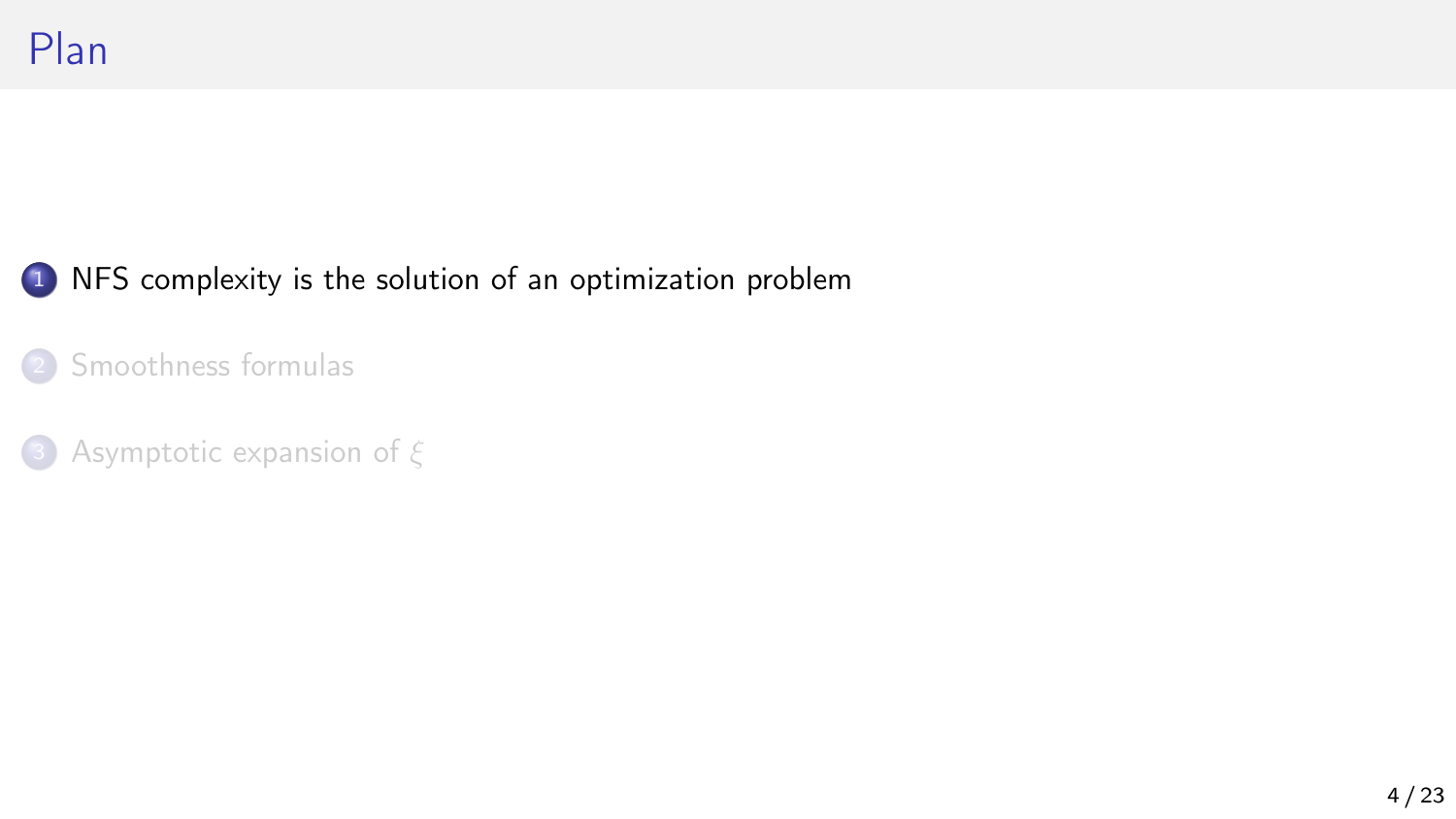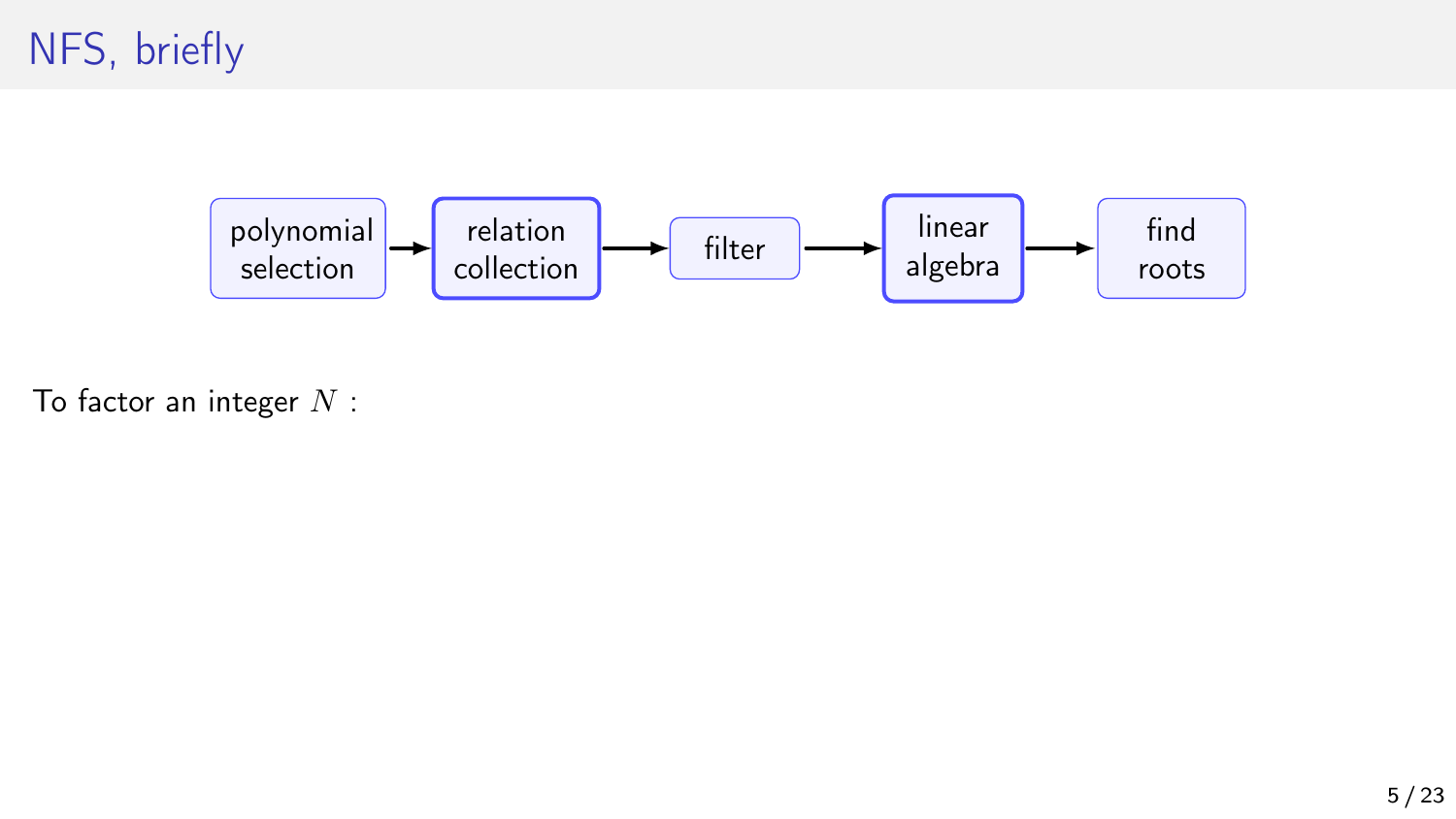

To factor an integer  $N$  :

• Build two number fields  $K_0 = \mathbb{Q}[X]/(f_0)$  and  $K_1 = \mathbb{Q}[X]/(f_1)$ .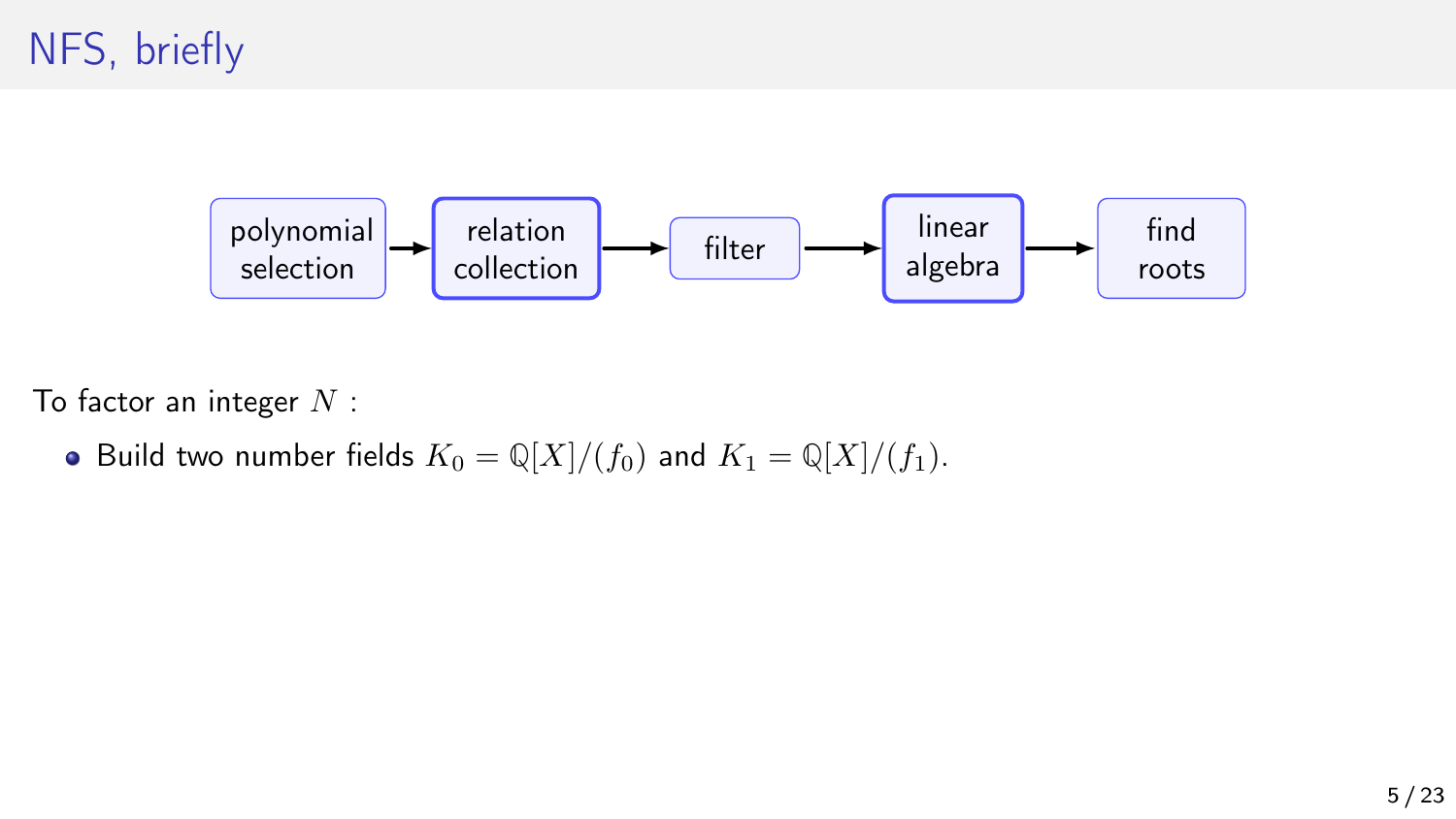

- Build two number fields  $K_0 = \mathbb{Q}[X]/(f_0)$  and  $K_1 = \mathbb{Q}[X]/(f_1)$ .
- Given integers  $(u, v)$  in a search space, check if the norm of  $u vX$  is smooth in  $K_0$  and in  $K_1$ .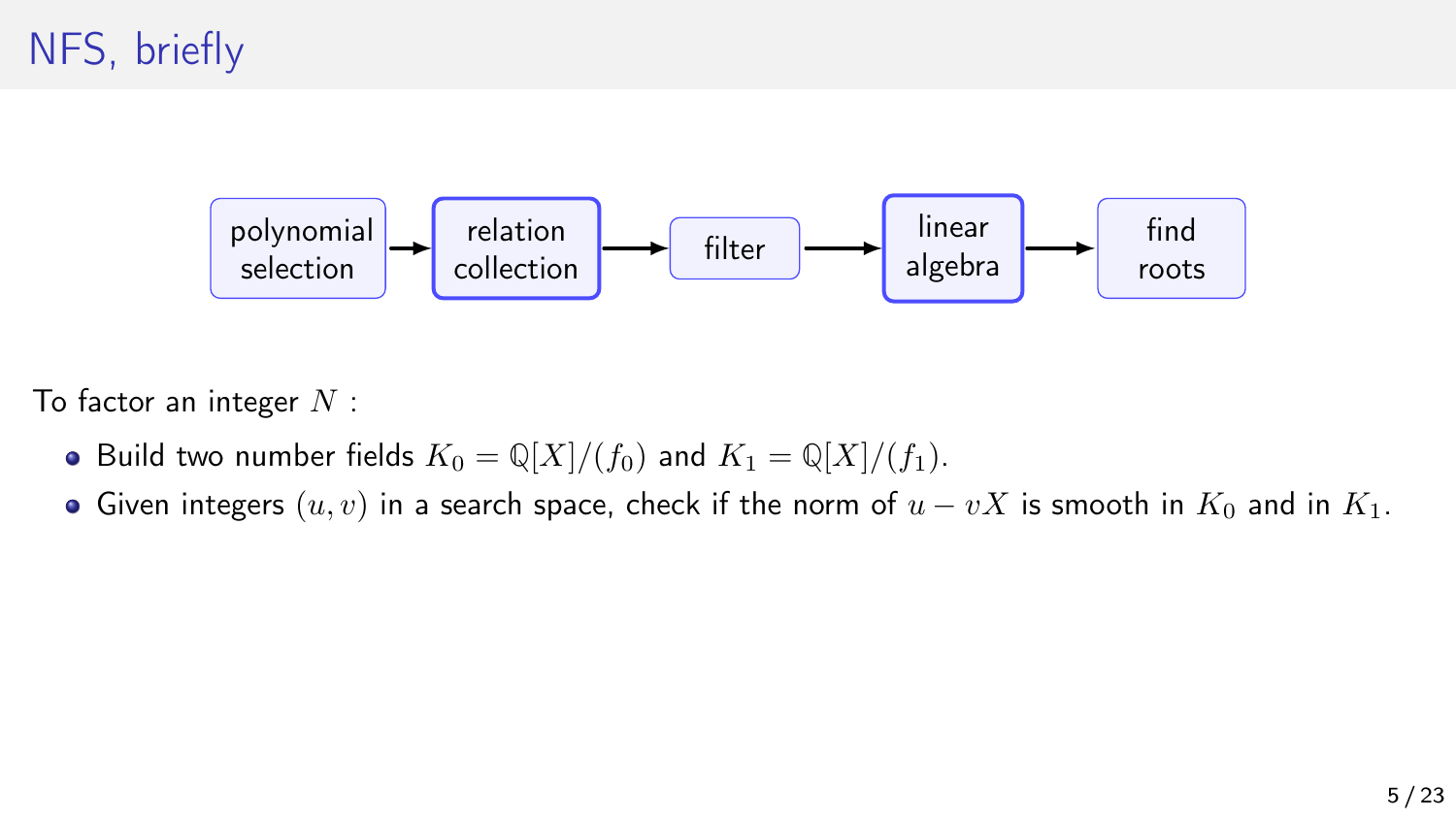

- Build two number fields  $K_0 = \mathbb{Q}[X]/(f_0)$  and  $K_1 = \mathbb{Q}[X]/(f_1)$ .
- Given integers  $(u, v)$  in a search space, check if the norm of  $u vX$  is smooth in  $K_0$  and in  $K_1$ .
- **•** If so, store the factorizations in a matrix. Densify.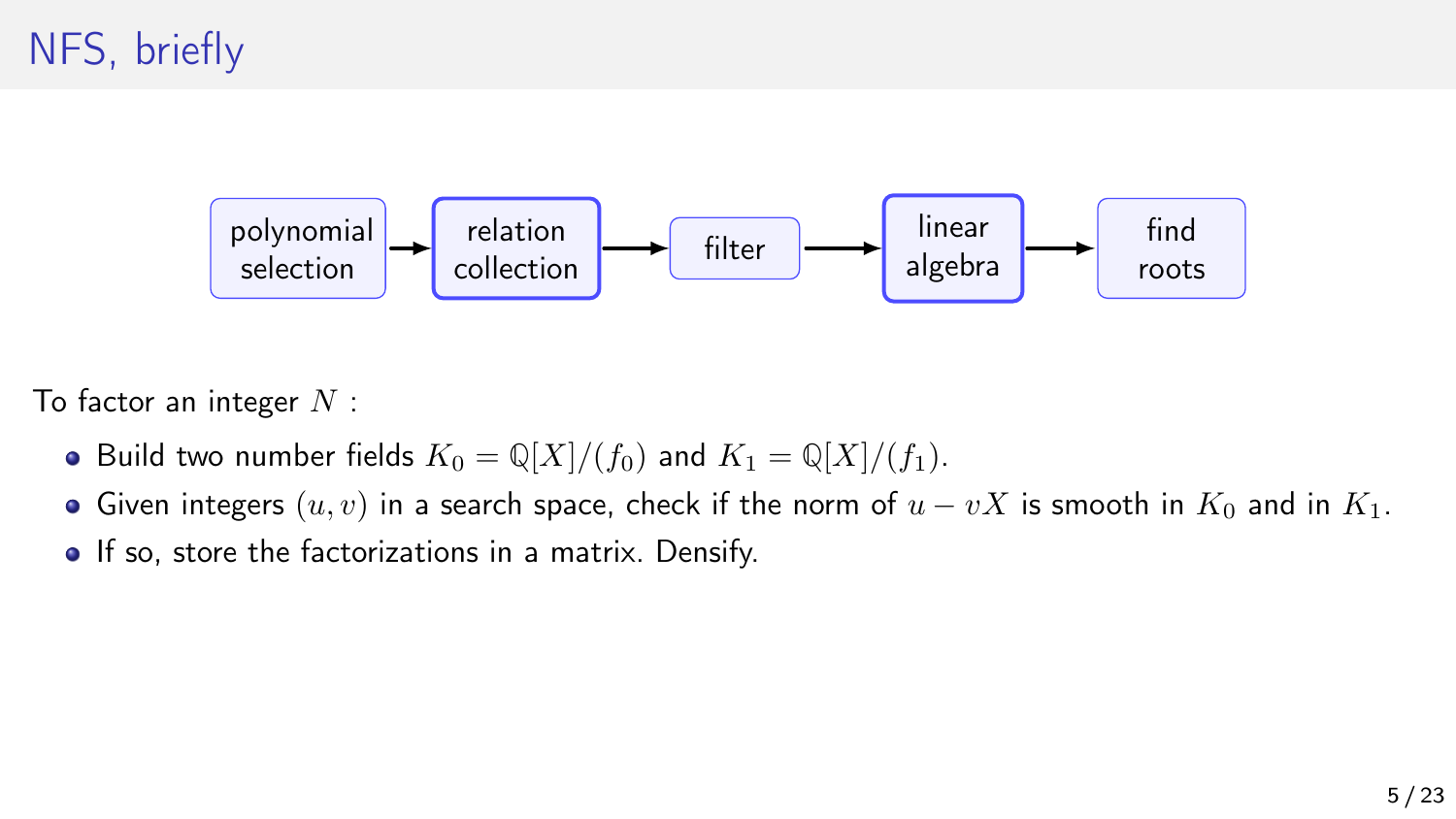

- Build two number fields  $K_0 = \mathbb{Q}[X]/(f_0)$  and  $K_1 = \mathbb{Q}[X]/(f_1)$ .
- Given integers  $(u, v)$  in a search space, check if the norm of  $u vX$  is smooth in  $K_0$  and in  $K_1$ .
- **•** If so, store the factorizations in a matrix. Densify.
- Compute the left kernel of the matrix : it gives  $x^2 \equiv y^2$  mod N.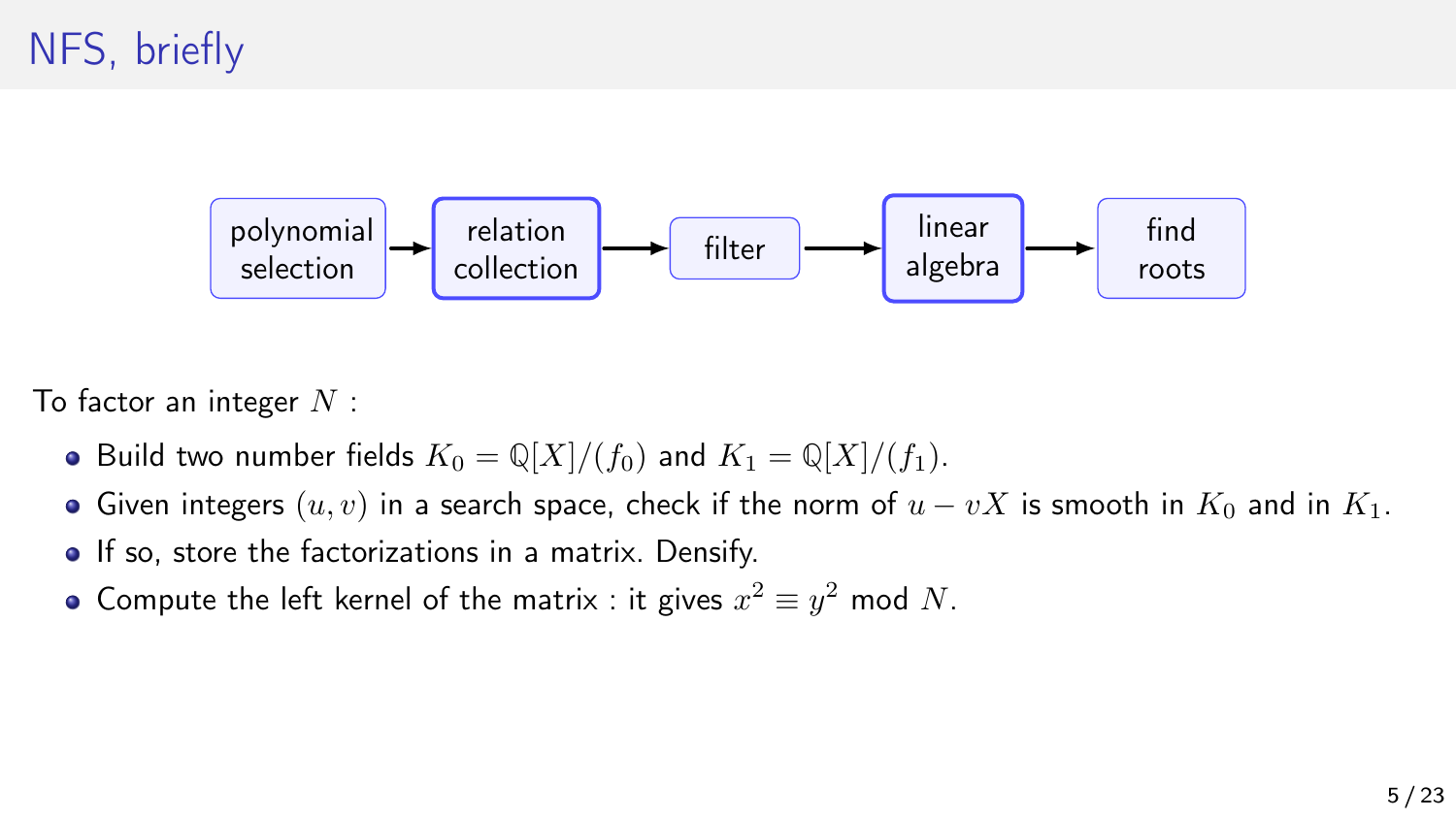

- Build two number fields  $K_0 = \mathbb{Q}[X]/(f_0)$  and  $K_1 = \mathbb{Q}[X]/(f_1)$ .
- Given integers  $(u, v)$  in a search space, check if the norm of  $u vX$  is smooth in  $K_0$  and in  $K_1$ .
- **•** If so, store the factorizations in a matrix. Densify.
- Compute the left kernel of the matrix : it gives  $x^2 \equiv y^2$  mod N.
- Find x and y. With good probability,  $gcd(N, x y)$  is a non trivial factor of N.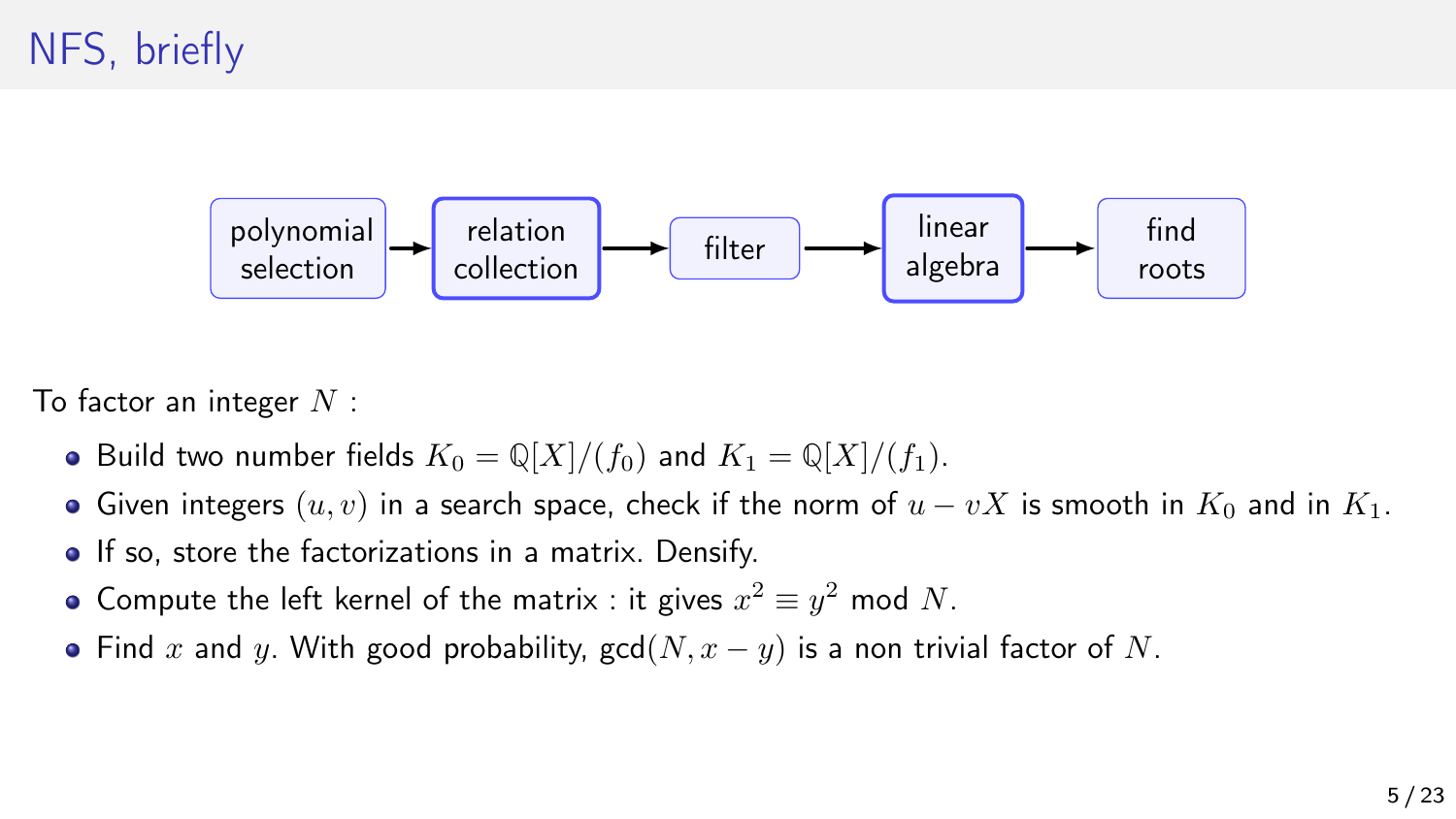

- Build two number fields  $K_0 = \mathbb{Q}[X]/(\mathbf{f_0})$  and  $K_1 = \mathbb{Q}[X]/(\mathbf{f_1})$ .
- Given integers  $(u, v)$  in a **search space**, check il the norm of  $u vX$  is **smooth** in  $K_0$  and in  $K_1$ .
- **If so, store the factorizations in a matrix. Densify said matrix.**
- Compute the left kernel of the matrix : it gives  $x^2 \equiv y^2$  mod N.
- Find x and y. With good probability,  $gcd(N, x + y)$  is a non trivial factor of N.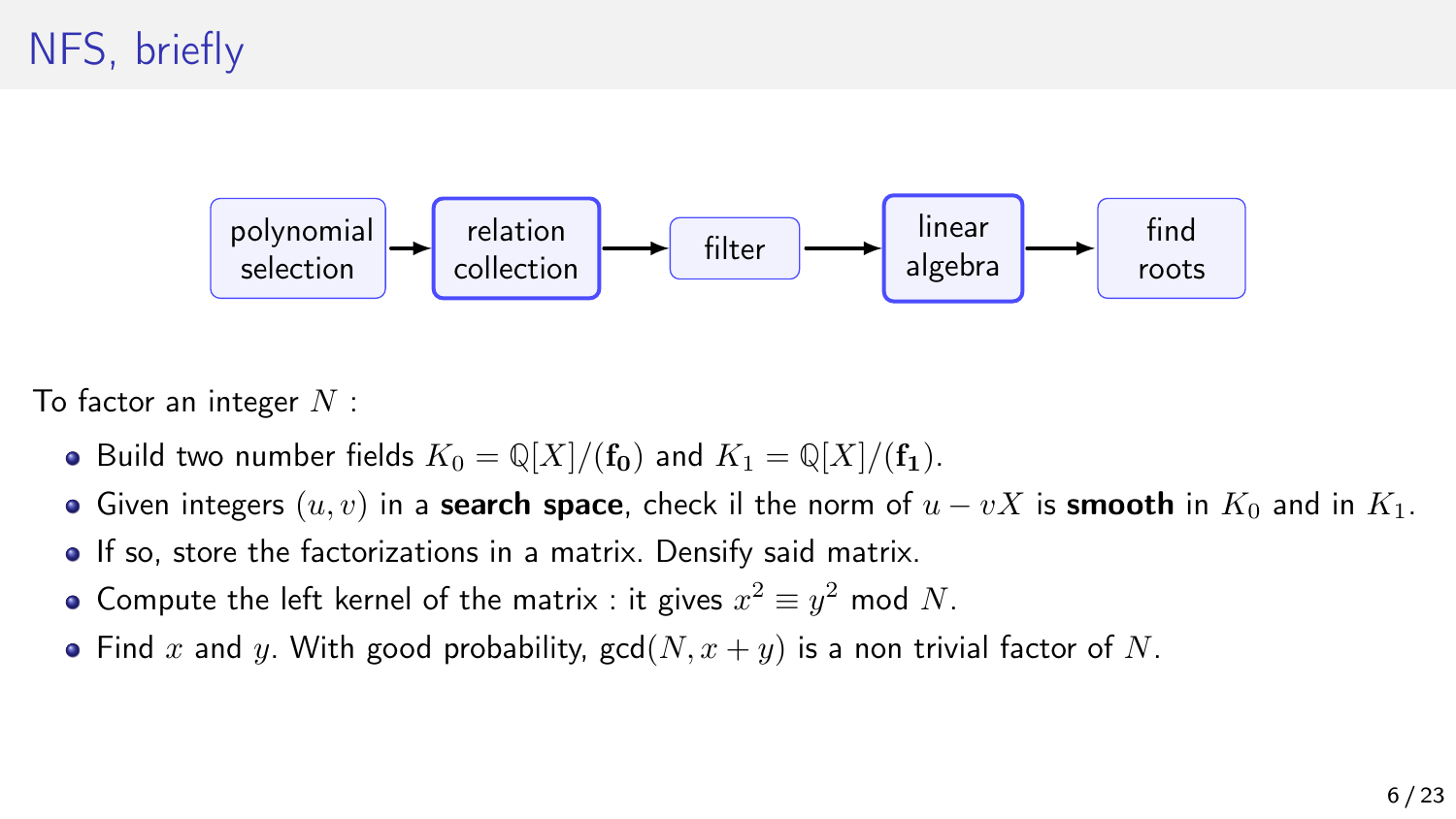

#### **Parameters**

- $\bullet$  Degree of the polynomial : d.
- $\bullet$  Size of the search space :  $a$ .
- $\bullet$  Size of the smoothness bound : b.

### Remark

The more costly steps are relation collection and linear algebra.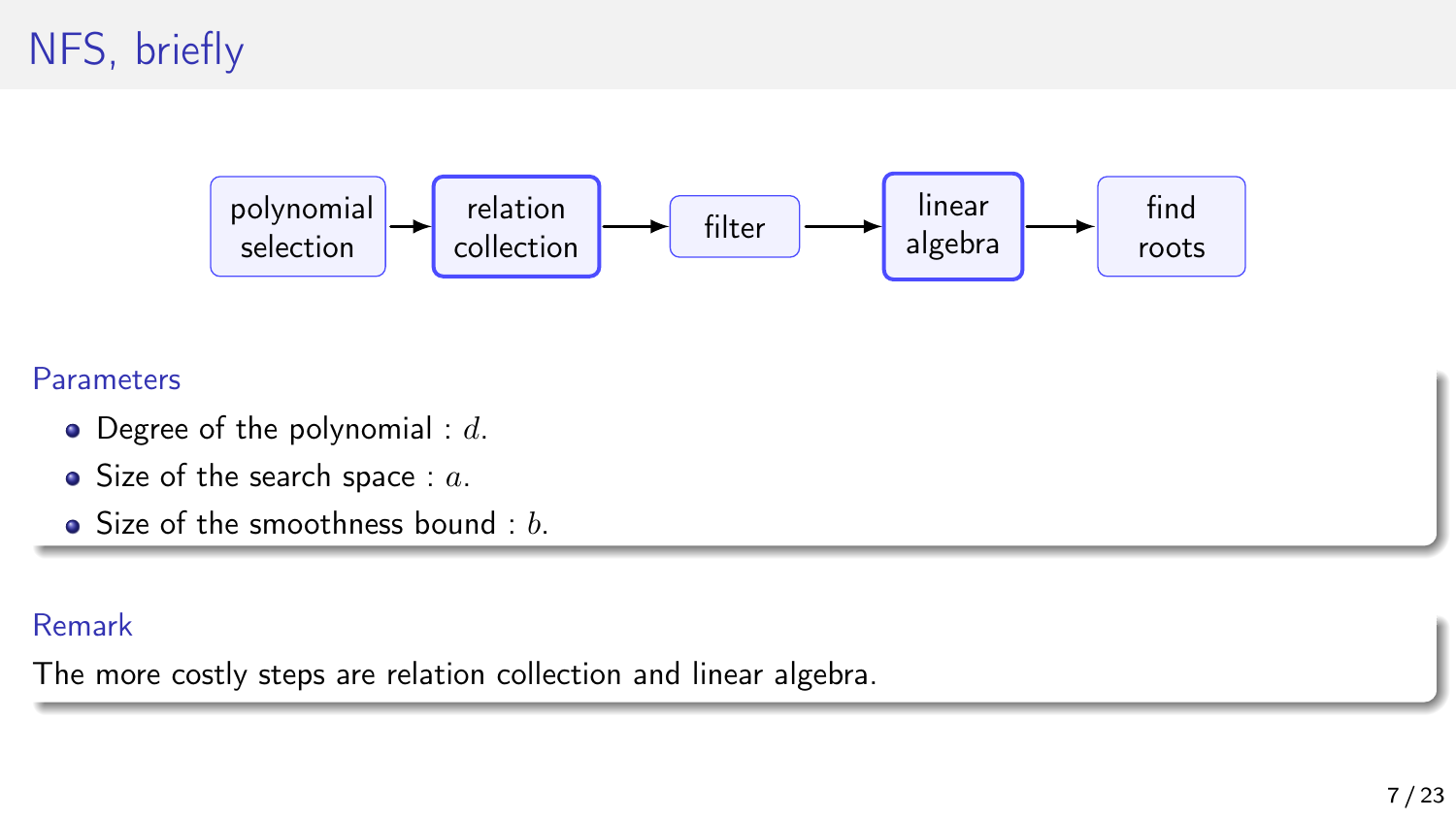## Optimization problem

Goal : find  $a, b, d$  such that they

- Minimize the cost of (relation collection  $+$  linear algebra).
- Satisfy a constraint that ensures that the matrix in the linear algebra step has a non trivial left-kernel ie (size of the search space)  $\times$  (probability of smoothness in  $K_0 \times$  (probability of smoothness in  $K_1$ ) > (number of primes below smoothness bound)

Simplified optimization problem

Find three functions of  $\nu = \log N$ , a, b, d that minimize  $\max(a, b)$  under the constraint:

 $p(a + \nu/d, b) + p(da + \nu/d, b) + 2a - b = 0$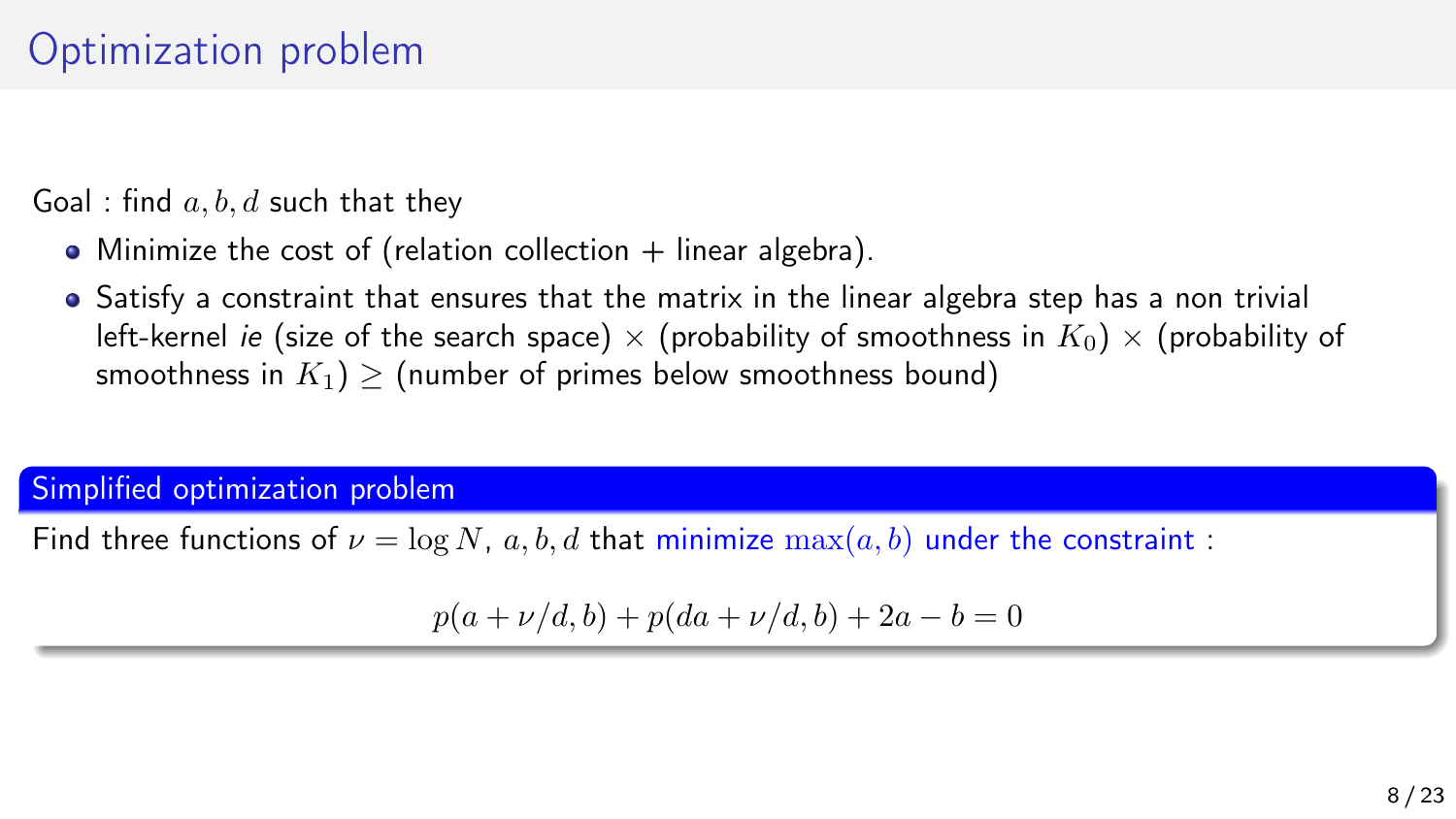<span id="page-16-0"></span>1 [NFS complexity is the solution of an optimization problem](#page-6-0)

2 [Smoothness formulas](#page-16-0)

<sup>3</sup> [Asymptotic expansion of](#page-29-0) ξ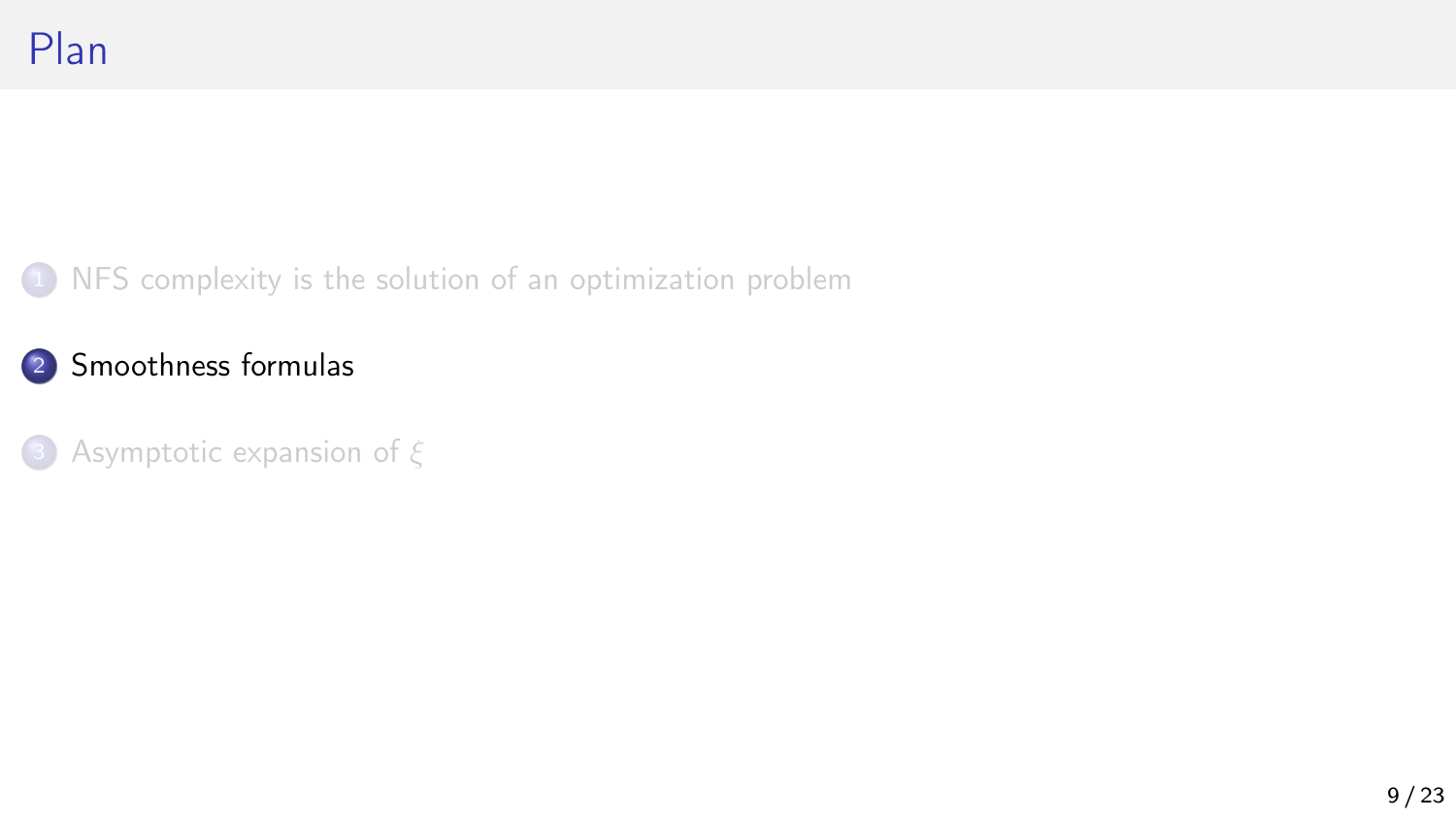### Definition : smoothness

An integer is y-smooth if all its prime factors are below  $y$ .

### **Notations**

- We let  $\Psi(x, y) = \text{Card}(\{\text{integers in } [1, x] \text{ that are } y\text{-smooth}\}).$  The probability for a random integer in  $[1, x]$  to be y-smooth is  $\Psi(x, y)/x$ .
- We note  $p(u, v) = \log(\Psi(e^u, e^v)/e^u)$ .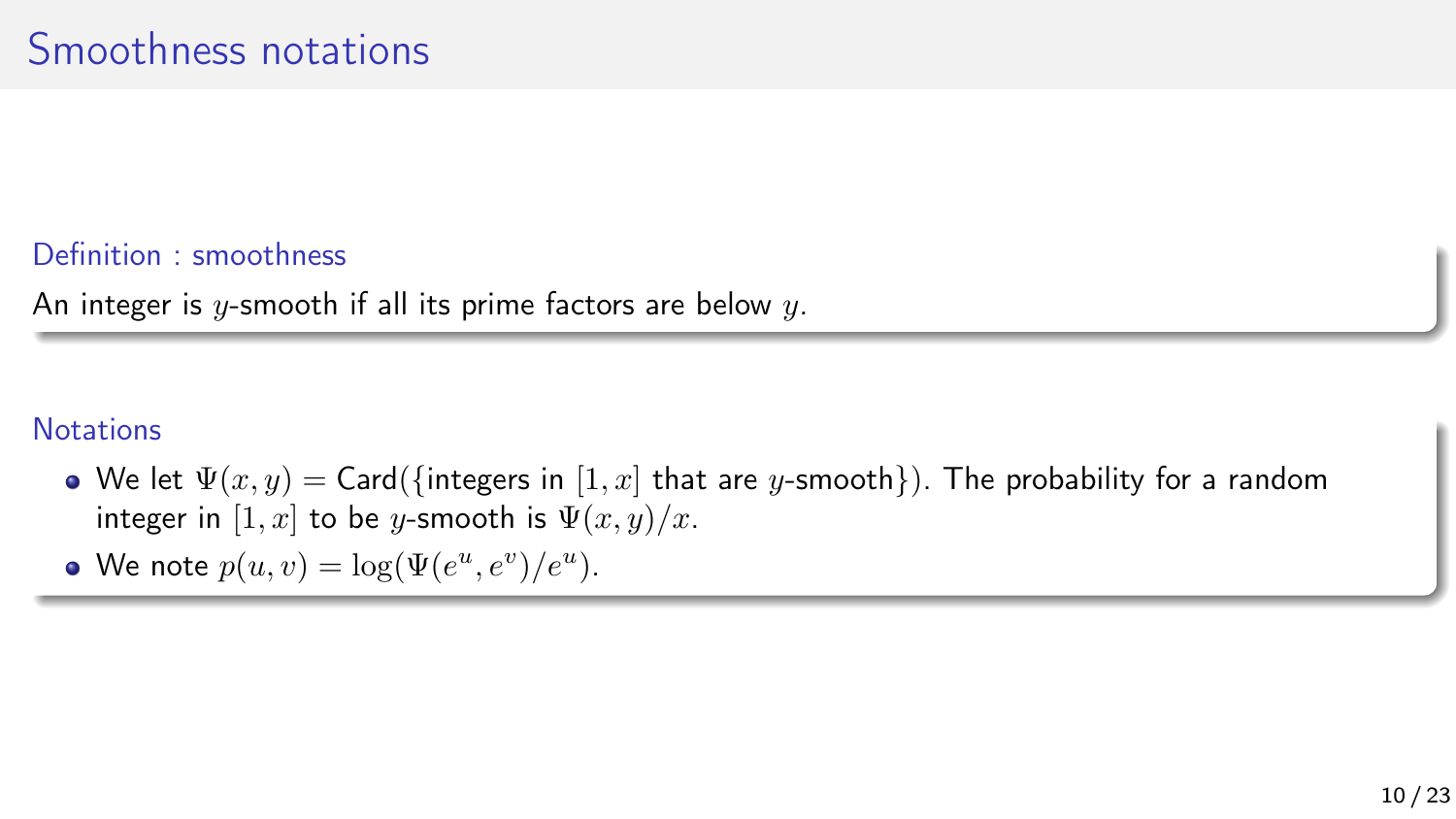## A suitable formula for smoothness probabilities

Classical analysis of the asymptotic complexity of NFS relies on a first order estimation of smoothness probabilities by Canfield Erdős and Pomerance (1983).

### Hildebrand (1986) formula for smoothness probabilities

For  $x, y$  under circumstances satisfied in the NFS context, we have :

$$
\frac{\Psi(x,y)}{x} = \rho(u) \left( 1 + O\left(\frac{\log(u+1)}{\log y}\right) \right)
$$

where  $\rho$  is the Dickman function and  $u = \log x / \log y$ .

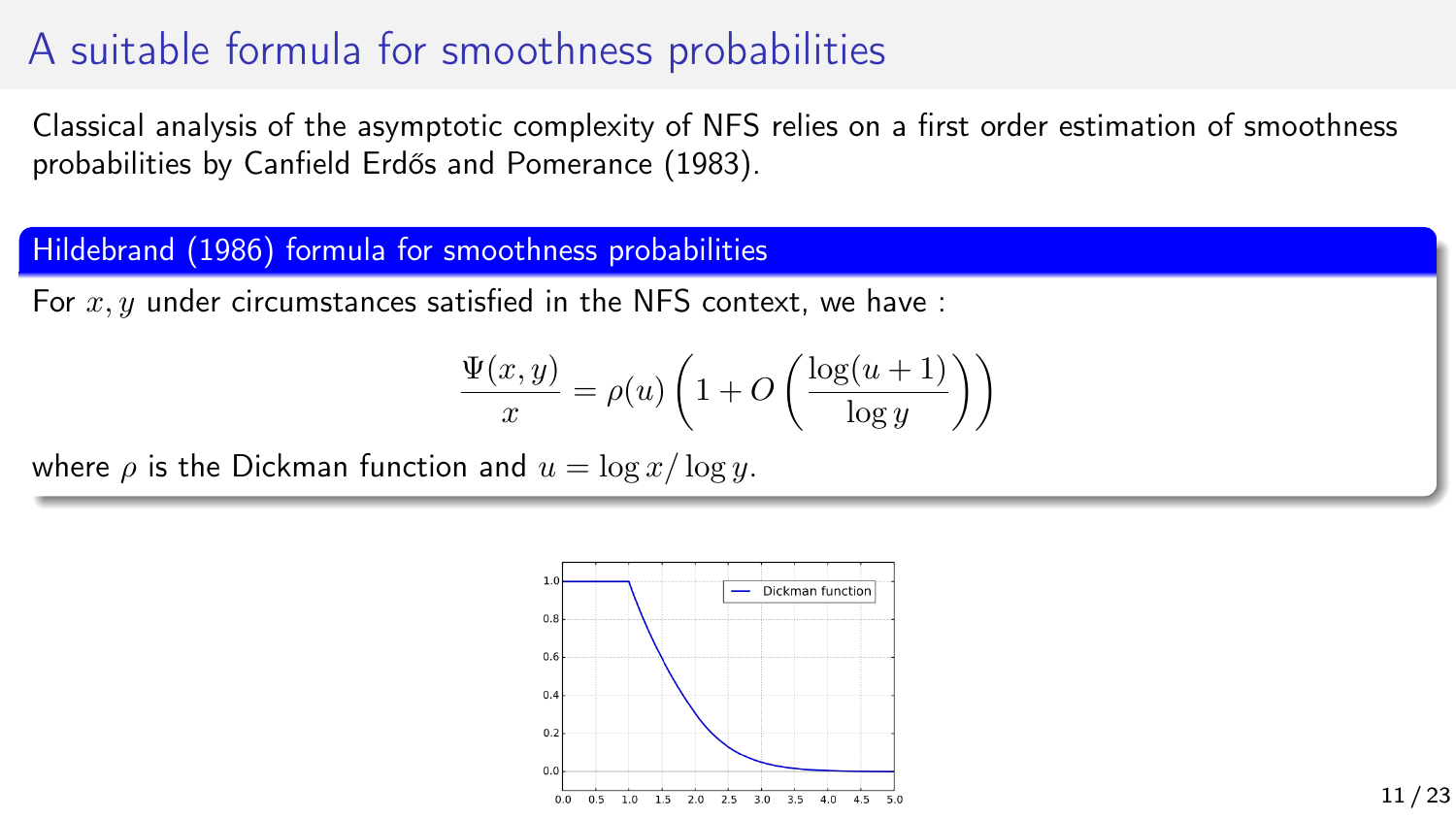De Bruijn (1951) formula for 
$$
\rho
$$

We have: 
$$
\rho(u) = \frac{e^{\gamma}}{\sqrt{2\pi u}} \exp\left(-\int_1^u s d\eta\right)
$$
 when  $u \to +\infty$  and where  $s = \log(1 + s\eta)$ .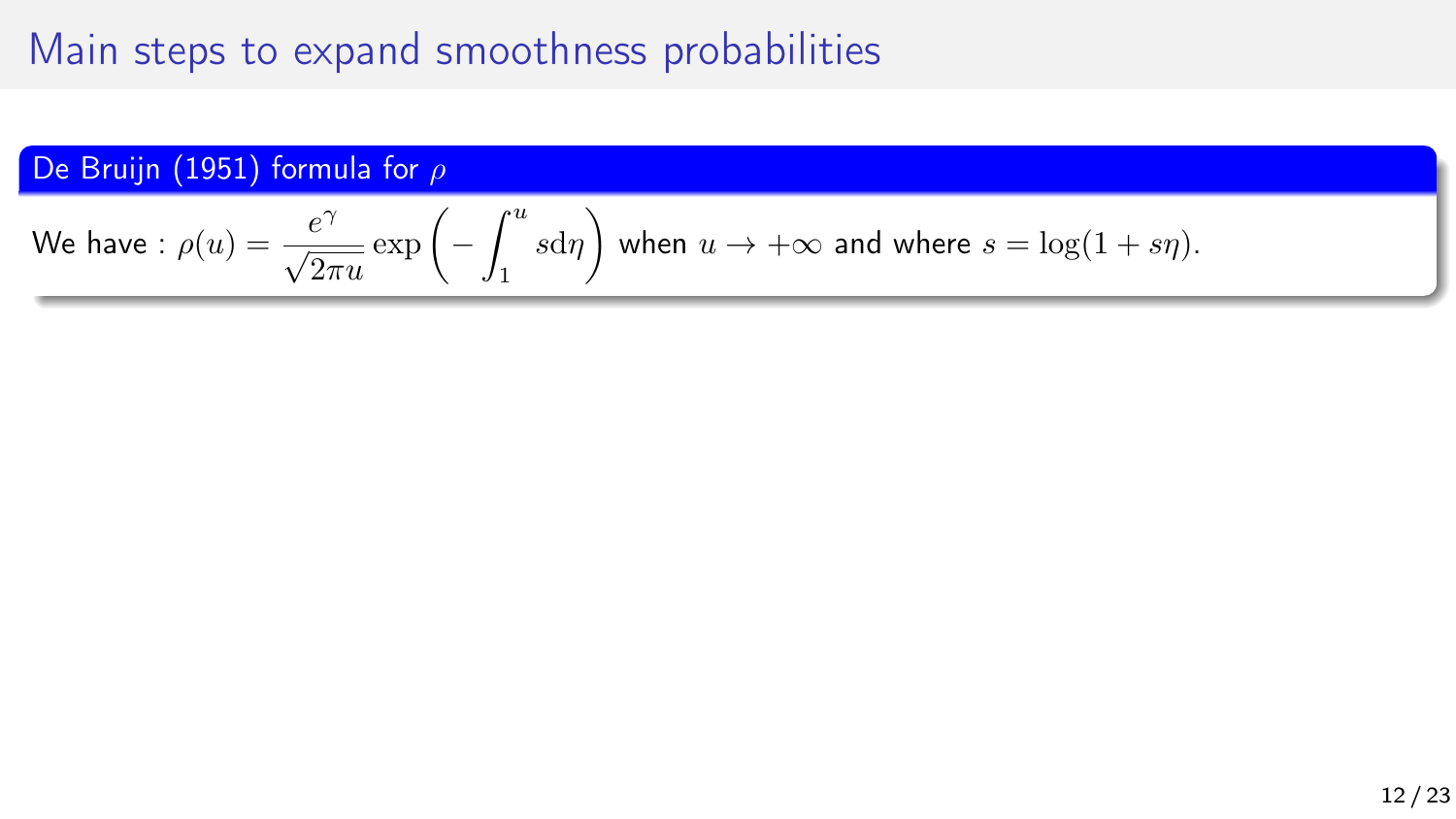De Bruijn (1951) formula for 
$$
\rho
$$

We have: 
$$
\rho(u) = \frac{e^{\gamma}}{\sqrt{2\pi u}} \exp\left(-\int_1^u s d\eta\right)
$$
 when  $u \to +\infty$  and where  $s = \log(1 + s\eta)$ .

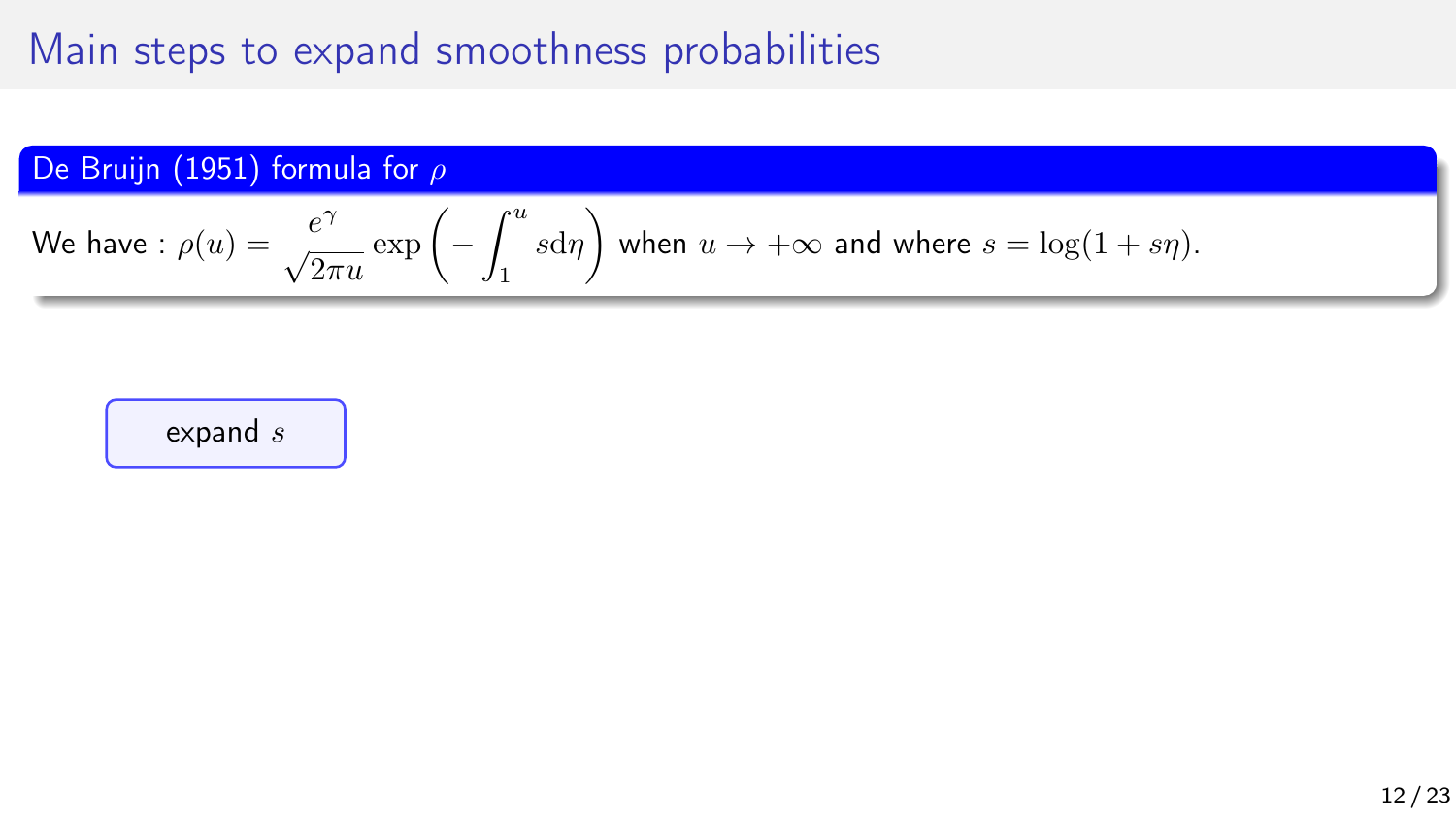De Bruijn (1951) formula for 
$$
\rho
$$

We have: 
$$
\rho(u) = \frac{e^{\gamma}}{\sqrt{2\pi u}} \exp\left(-\int_1^u s d\eta\right)
$$
 when  $u \to +\infty$  and where  $s = \log(1 + s\eta)$ .

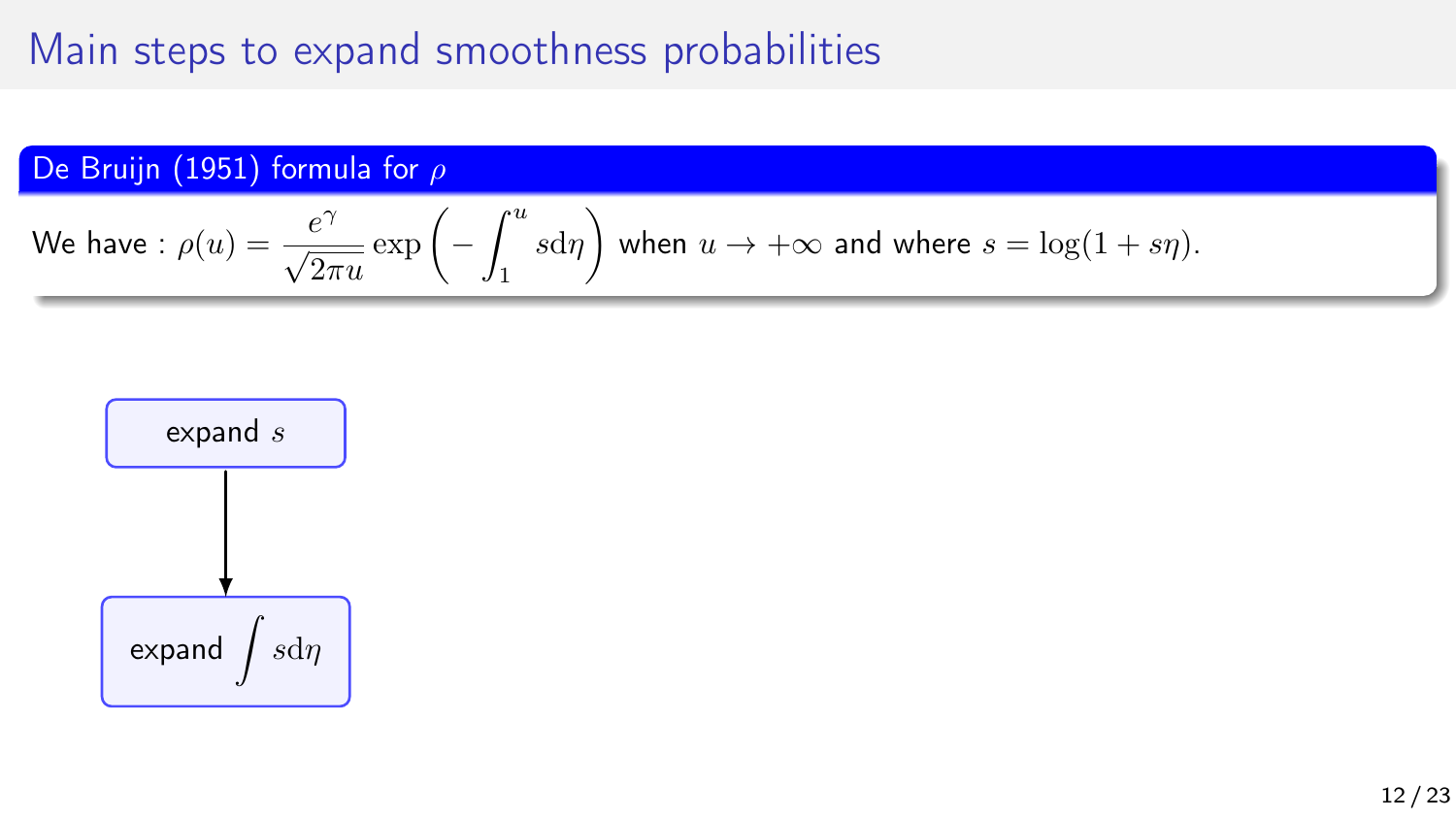De Bruijn (1951) formula for 
$$
\rho
$$

We have: 
$$
\rho(u) = \frac{e^{\gamma}}{\sqrt{2\pi u}} \exp\left(-\int_1^u s d\eta\right)
$$
 when  $u \to +\infty$  and where  $s = \log(1 + s\eta)$ .

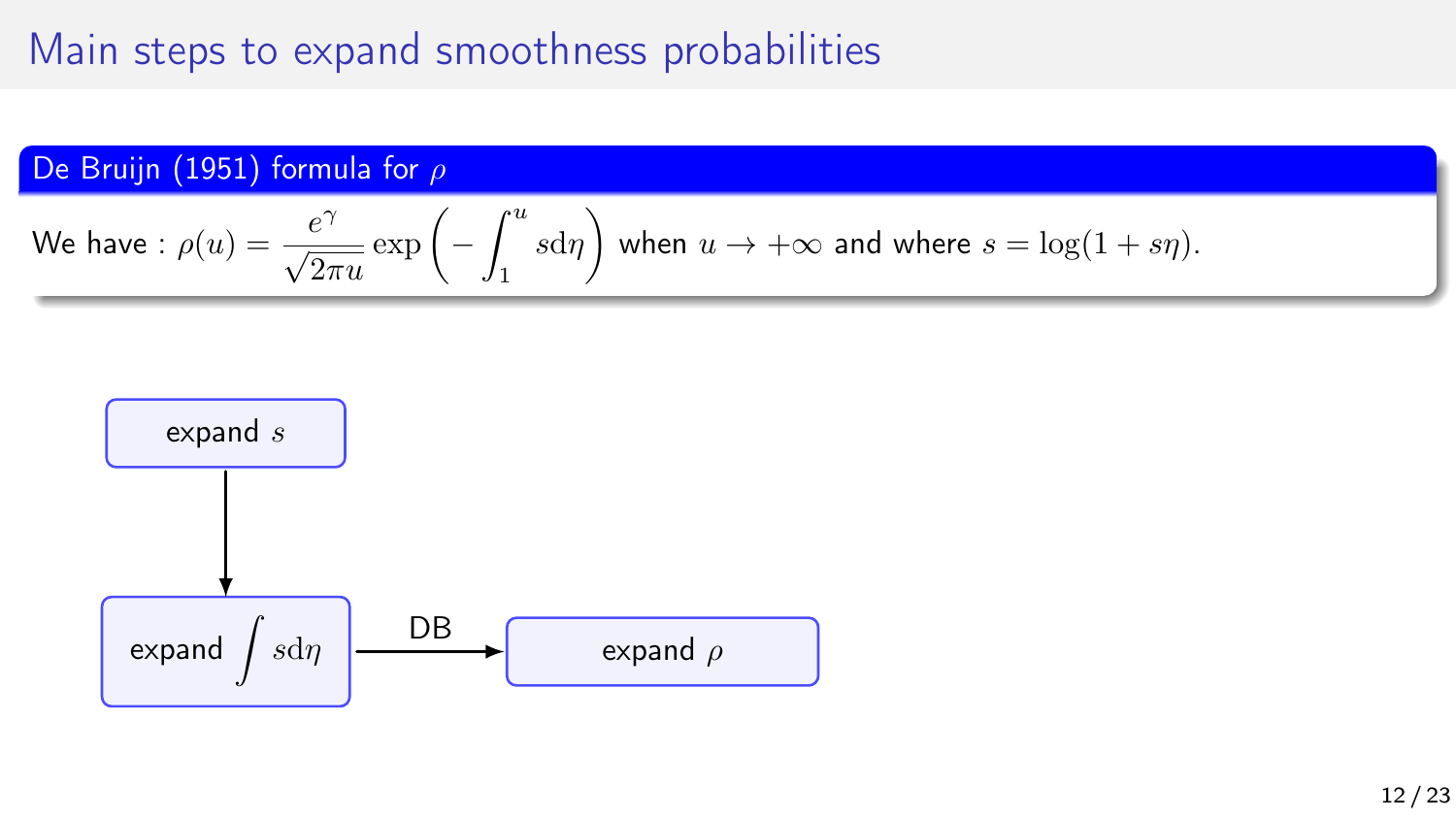De Bruijn (1951) formula for 
$$
\rho
$$

We have: 
$$
\rho(u) = \frac{e^{\gamma}}{\sqrt{2\pi u}} \exp\left(-\int_1^u s d\eta\right)
$$
 when  $u \to +\infty$  and where  $s = \log(1 + s\eta)$ .

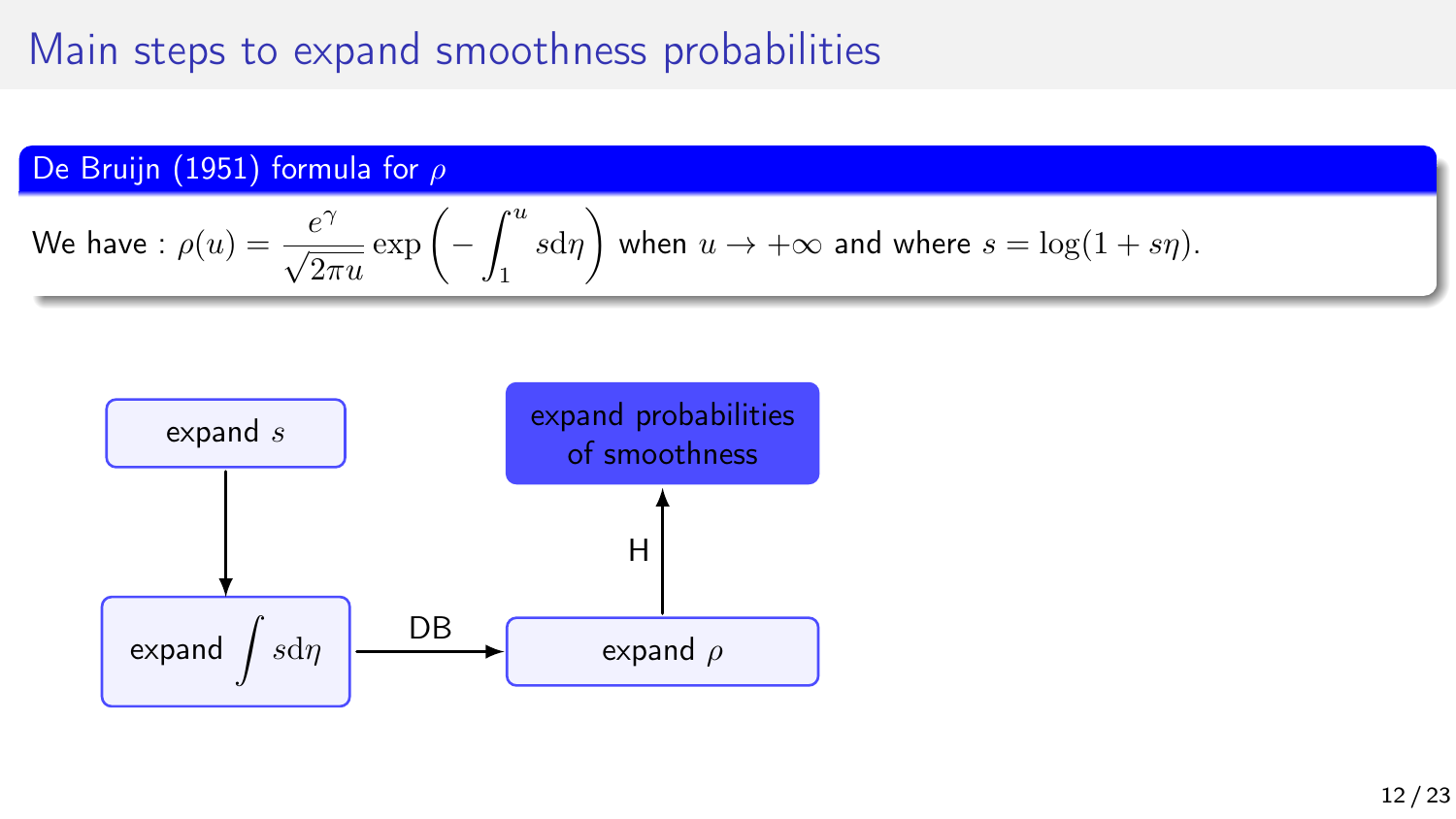De Bruijn (1951) formula for 
$$
\rho
$$

We have: 
$$
\rho(u) = \frac{e^{\gamma}}{\sqrt{2\pi u}} \exp\left(-\int_1^u s d\eta\right)
$$
 when  $u \to +\infty$  and where  $s = \log(1 + s\eta)$ .

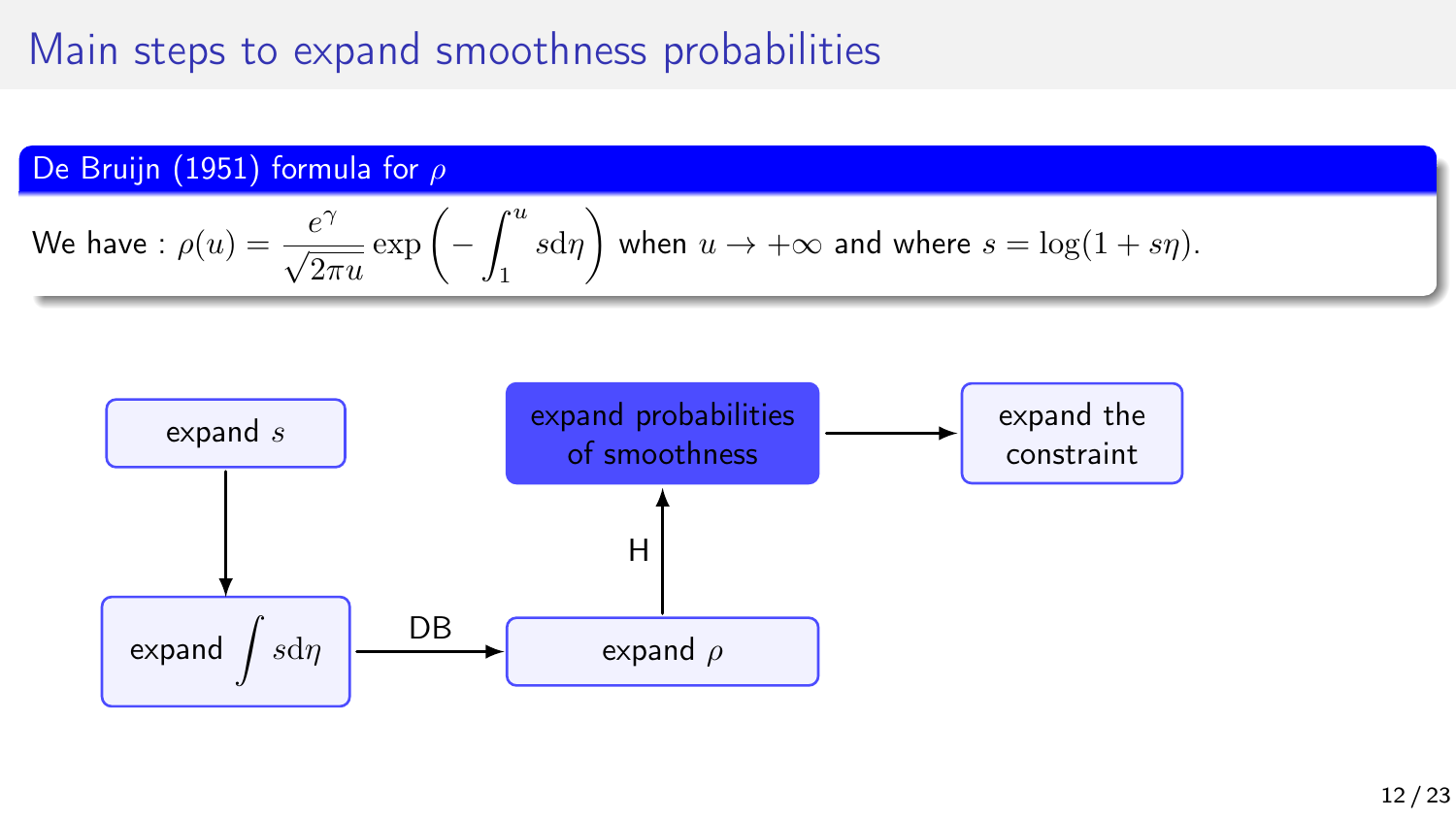De Bruijn (1951) formula for 
$$
\rho
$$

We have: 
$$
\rho(u) = \frac{e^{\gamma}}{\sqrt{2\pi u}} \exp\left(-\int_1^u s d\eta\right)
$$
 when  $u \to +\infty$  and where  $s = \log(1 + s\eta)$ .

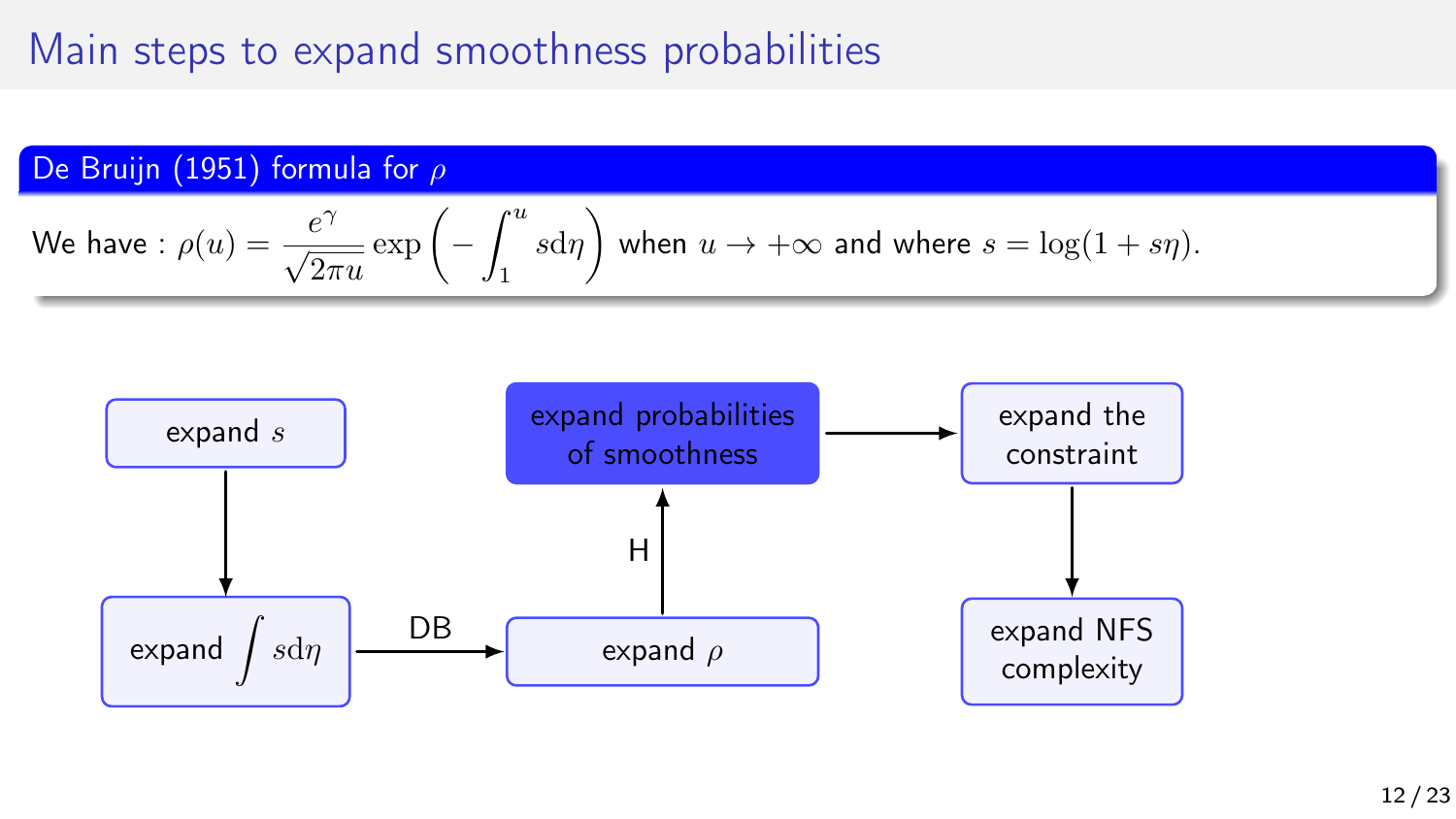De Bruijn (1951) formula for 
$$
\rho
$$

We have: 
$$
\rho(u) = \frac{e^{\gamma}}{\sqrt{2\pi u}} \exp\left(-\int_1^u s d\eta\right)
$$
 when  $u \to +\infty$  and where  $s = \log(1 + s\eta)$ .

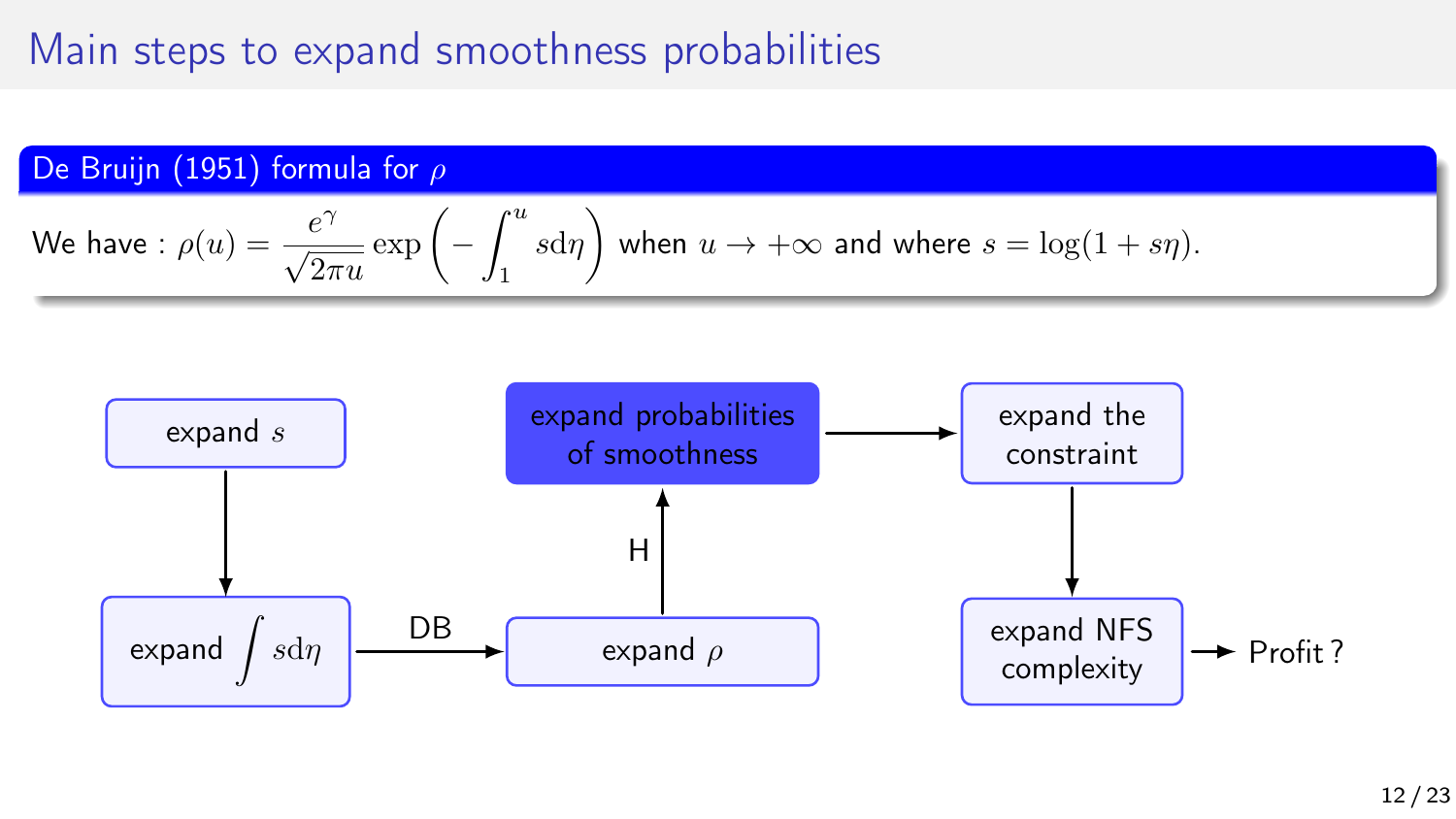## Asymptotic expansion of  $\rho$

#### De Bruijn (1951) formula for ρ

We have: 
$$
\rho(u) = \frac{e^{\gamma}}{\sqrt{2\pi u}} \exp\left(-\int_1^u s d\eta\right)
$$
 when  $u \to +\infty$  and where  $s = \log(1 + s\eta)$ .

### Method to obtain an asymptotic development of  $\rho$

- Recursively expand s using the expansion of  $x \mapsto \log(1 + x)$  around 0. Proves that  $\eta \mapsto s(\eta)/(\log \eta)$  can be expanded as a bivariate series evaluated in  $(\log \log \eta)/(\log \eta)$ and  $1/\log \eta$ .
- Replace  $s$  by any of its expansions in the integral. Repeatedly integrate by parts.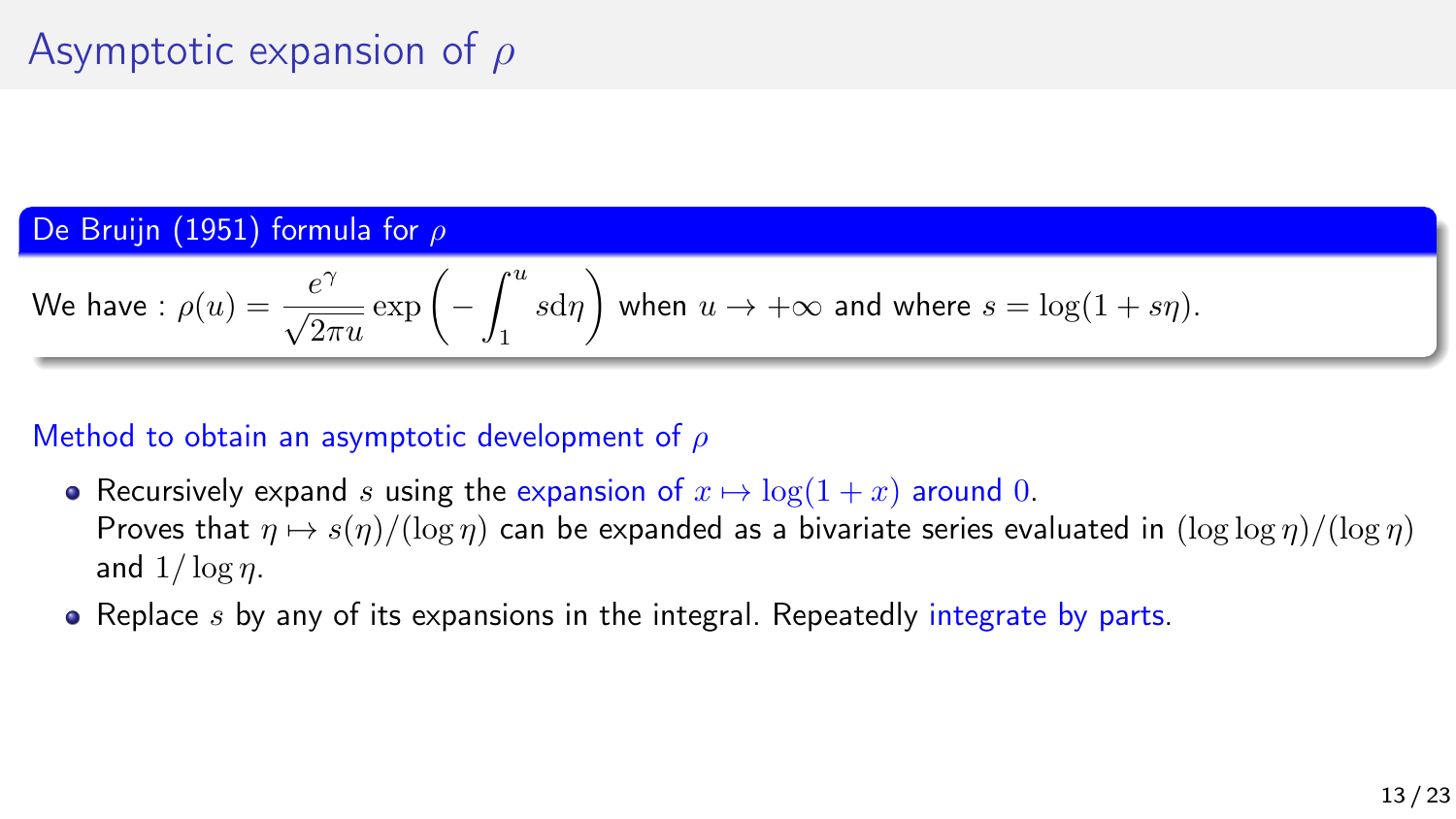## Asymptotic expansion for smoothness probabilities

### Shape of the asymptotic expansion of  $\rho$

For all  $n \in \mathbb{Z}_{\geq 0}$ , as  $N \to +\infty$  and in the optimal parameter range of NFS, the smoothness probabilities involved in the constraint are :

$$
\frac{\Psi(x,y)}{x} = \exp\left(-u\log u\left(Q^{(n)}\left(\frac{\log\log u}{\log u}, \frac{1}{\log u}\right) + o\left(\frac{1}{(\log u)^n}\right)\right)\right)
$$

where  $Q^{(n)}$  is the truncation up to total degree  $n$  of the bivariate series  $Q$  and  $u=\log x/\log y.$ 

- The bivariate series Q already appears in the development of  $\rho$ .
- The bivariate series Q can be explicitly computed and has coefficients in **Q**.
- Residual factors in the formulas of Hildebrand and De Bruijn are swallowed in the  $o(1/(\log u)^n)$ .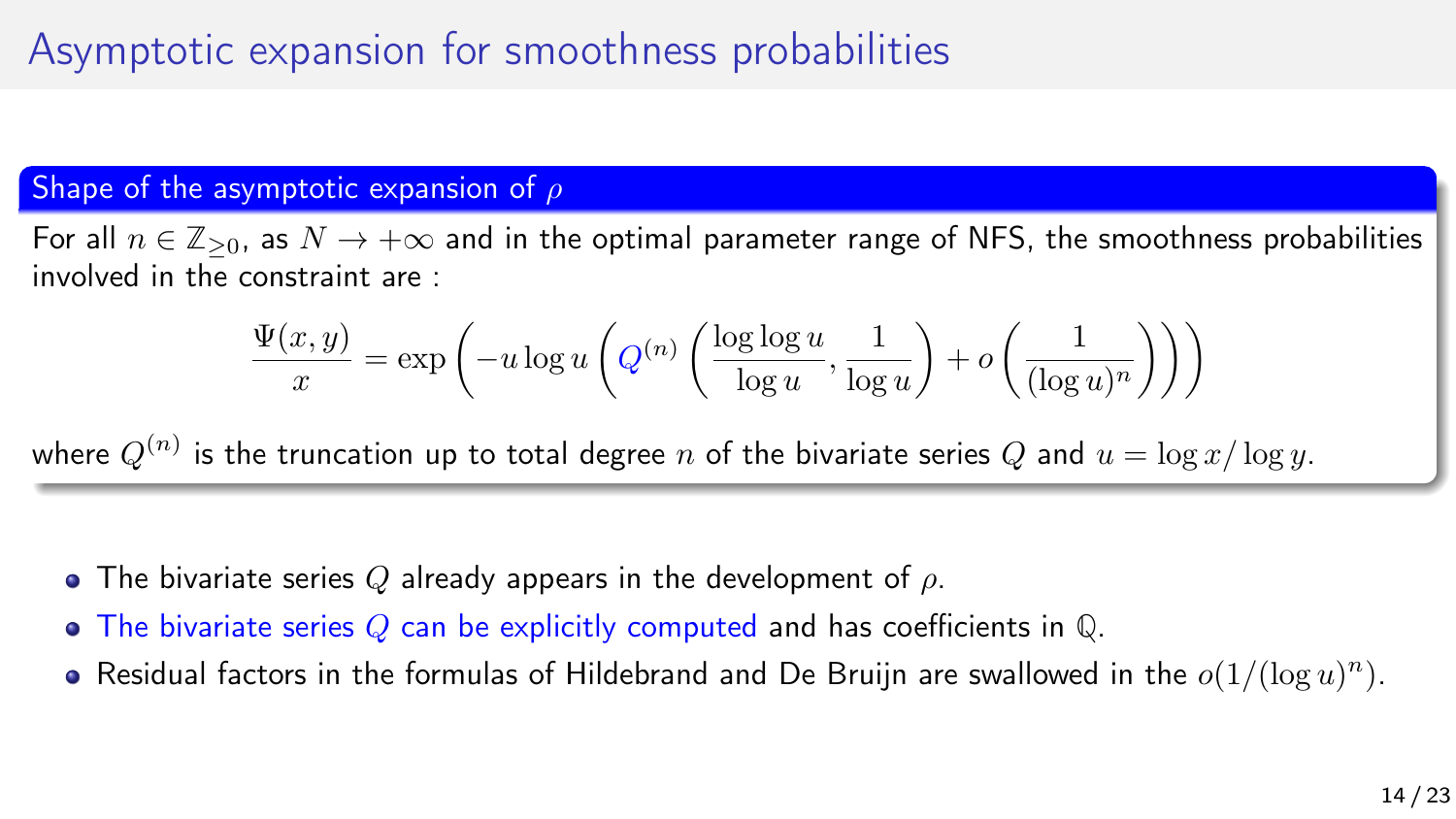<span id="page-29-0"></span>1 [NFS complexity is the solution of an optimization problem](#page-6-0)

2 [Smoothness formulas](#page-16-0)

## <sup>3</sup> [Asymptotic expansion of](#page-29-0) ξ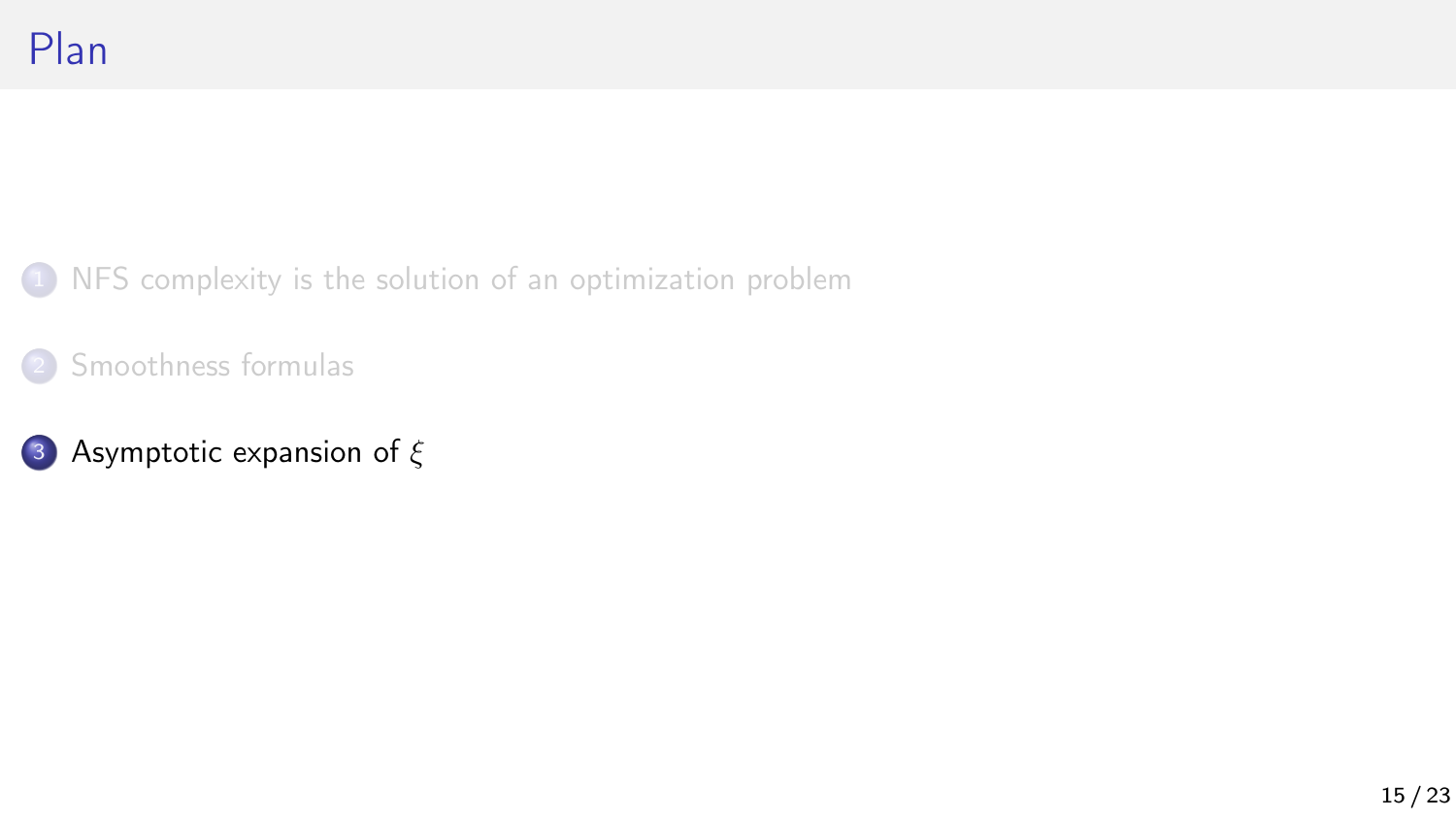## Goal

We already know from the classical analysis of NFS complexity that the functions of  $\nu = \log N$ , a, b and  $d$  satisfy :

$$
\begin{cases}\na(\nu) &= (8/9)^{1/3} \nu^{1/3} (\log \nu)^{2/3} (1 + o(1)) \\
b(\nu) &= (8/9)^{1/3} \nu^{1/3} (\log \nu)^{2/3} (1 + o(1)) \\
d(\nu) &= (3\nu/\log \nu)^{1/3} (1 + o(1))\n\end{cases}
$$

### Reminder

New terms in the expansions of  $a, b, d$  immediately yield new terms in the expansion of NFS complexity.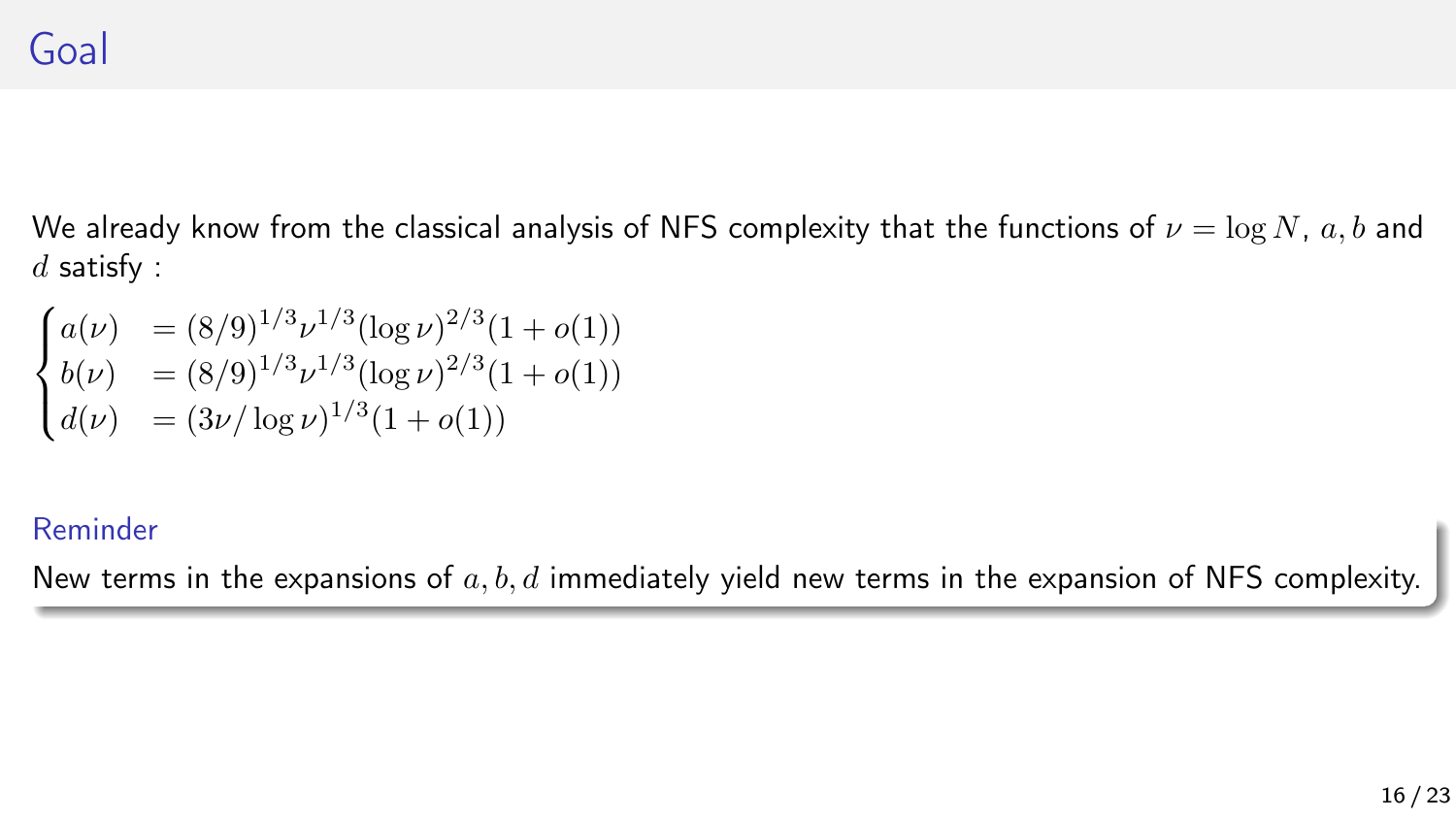## Step 1 : Find candidate expansions

#### Main ideas

- Assume more precision : the  $o(1)$  are  $O(\log \log \nu / \log \nu)$ .
- Replace  $a, b, d$  by their values in the equation of the constraint.
- Solve the linear / quadratic constraint on the constants associated to the big O's.

This yields candidates to the optimization problem, denoted  $a_0, b_0, d_0$ .

#### **Requirements**

- Expansion of smoothness probabilities.
- Taylor series expansions of usual functions at infinity.
- Bivariate series computations at finite precision.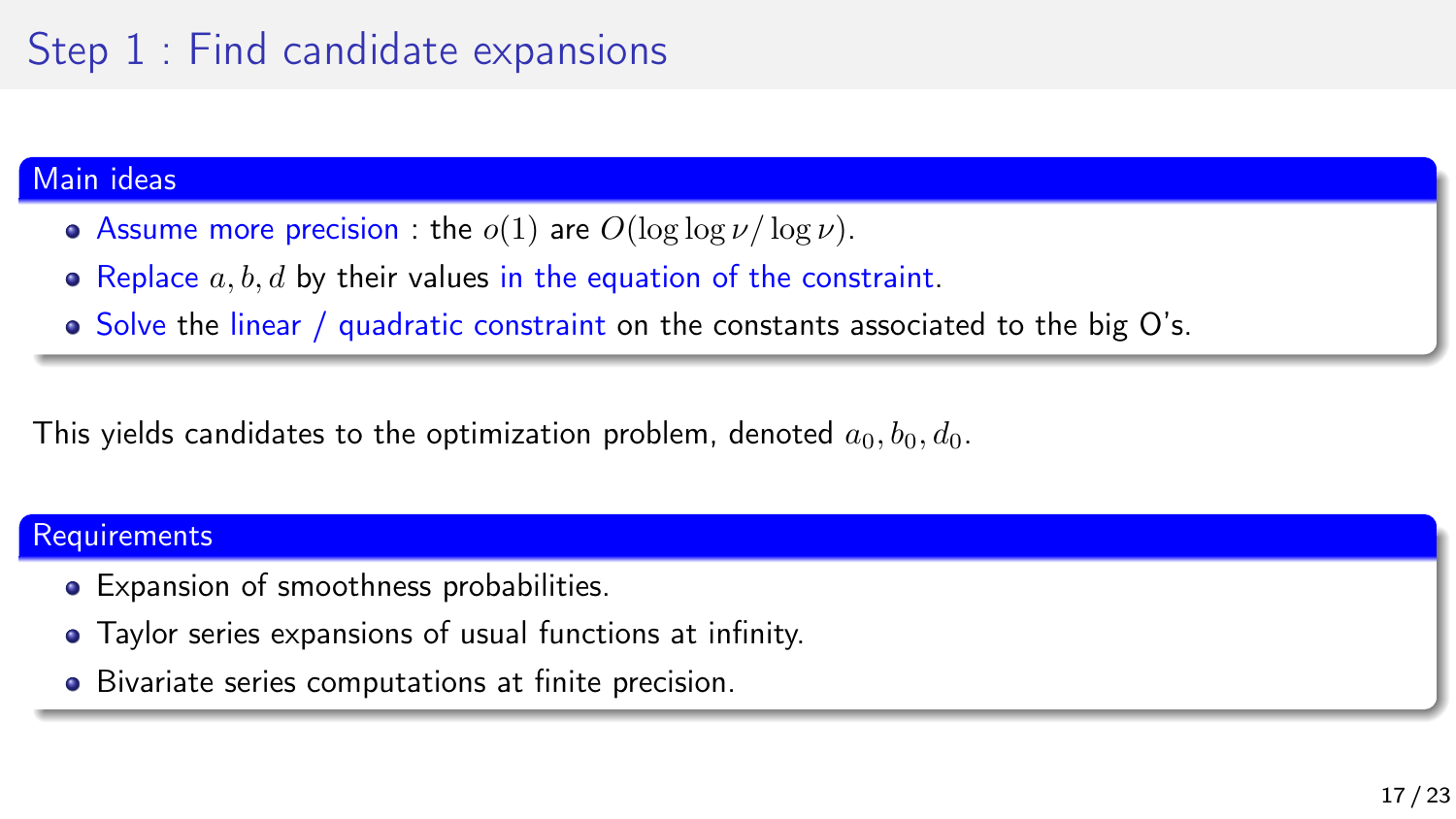#### Main idea

Prove the existence of functions satisfying the constraint and having the same development as  $a_0, b_0, d_0$ .

This yields a baseline result : any solution of the optimization problem must be smaller than  $a_0, b_0, d_0$ .

**Requirements** 

Same as step 1.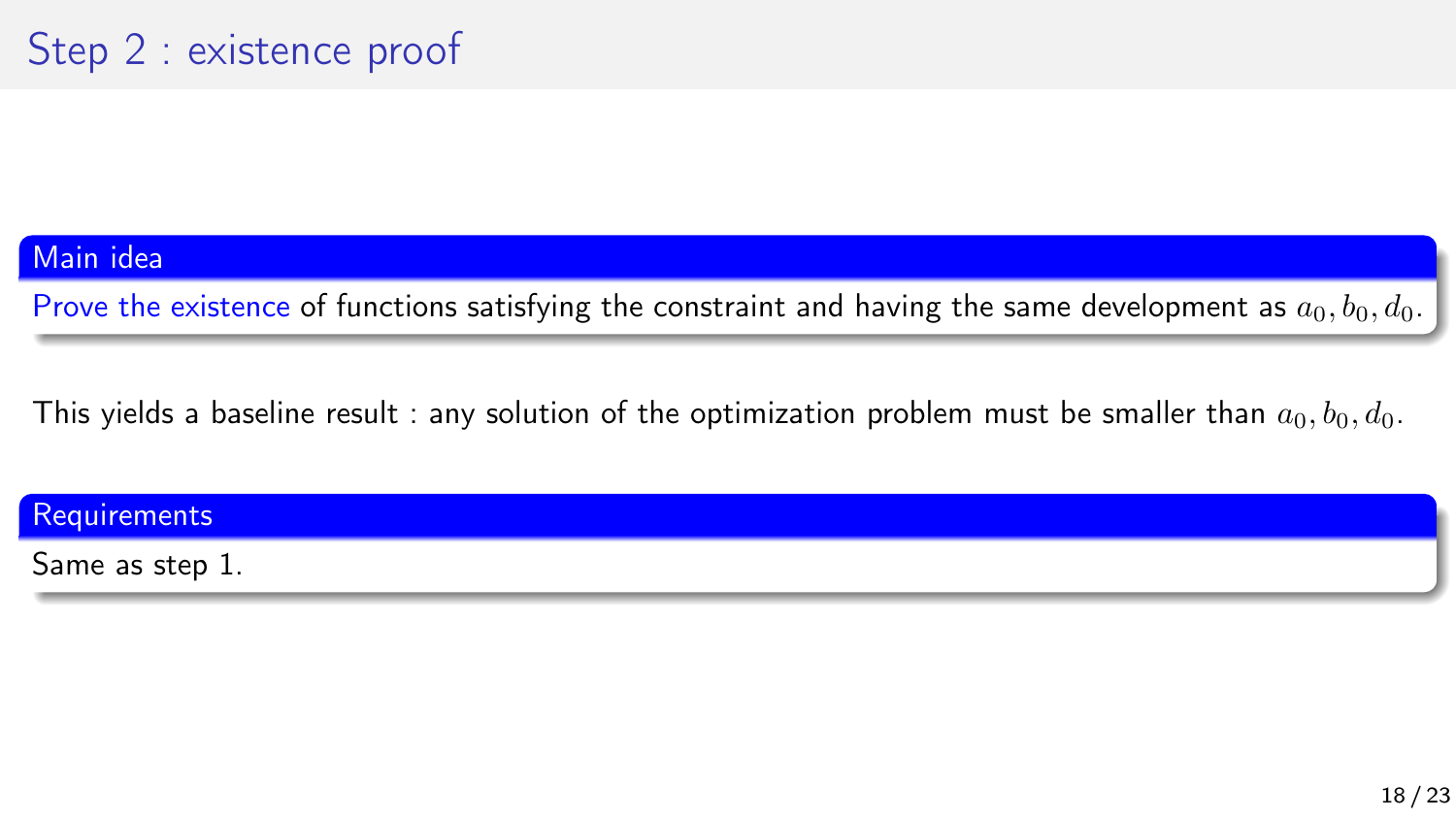# Step 3 : minimality proof

#### Main ideas

- $\bullet$  Prove that the  $o(1)$  involved in the expansions of a, b, d known so far can actually be written  $(C + o(1)) (\log \log \nu / \log \nu)^{\lambda} \times (1/\log \nu)^{\mu}.$
- $\bullet$  Prove that the constants  $C$  are the same than the ones in the expansions of the candidates  $a_0, b_0, d_0.$

This proves a new term in the expansions of  $a, b, d$ .

#### **Requirements**

- Step 1 requirements.
- A baseline result (given by step 2).
- Proper patterns in the equations encountered during the proof.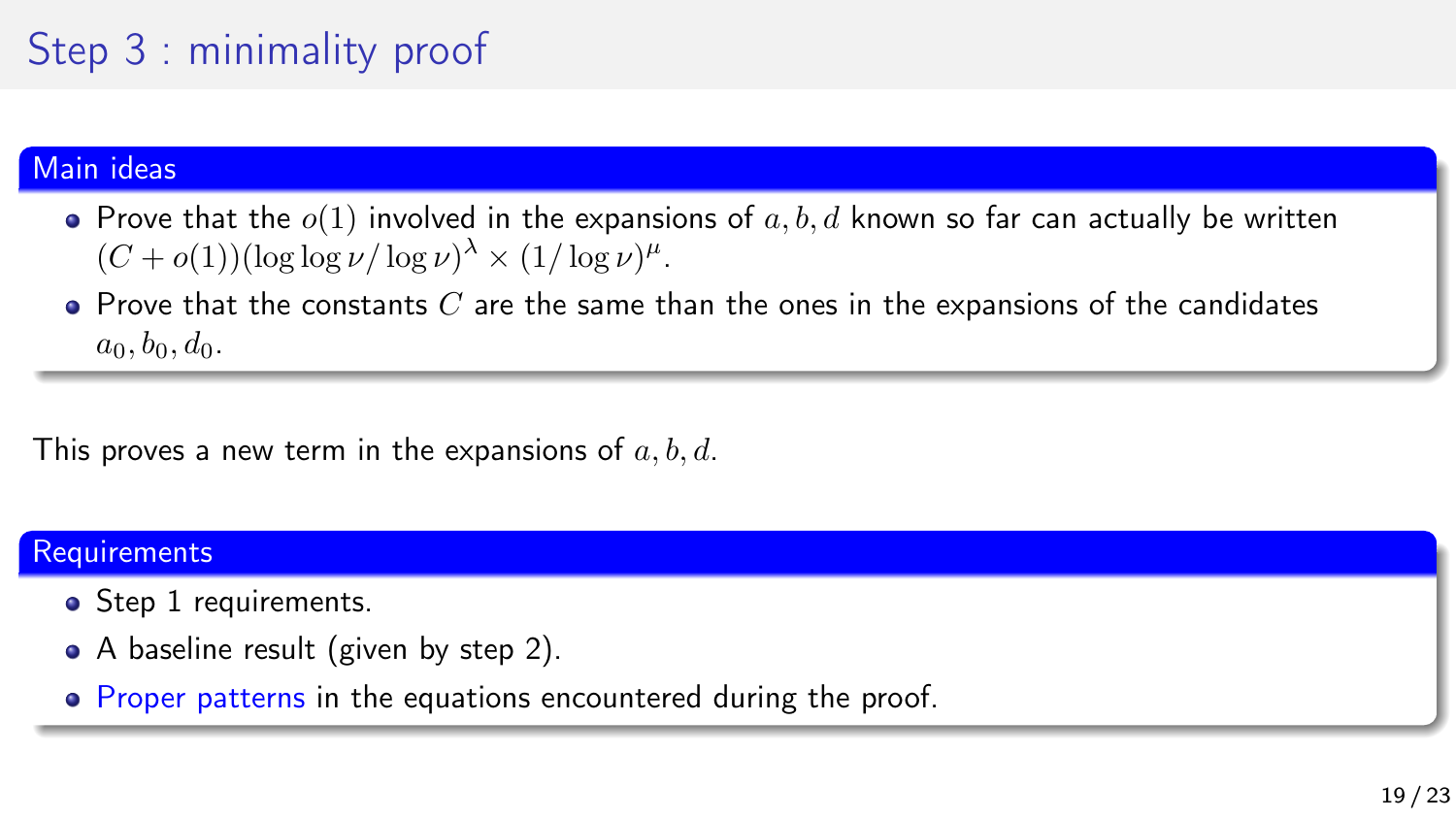# Final shape of NFS complexity

Expansion of the heuristic complexity of NFS  $C(N)$ 

For all  $n \in \mathbb{Z}_{\geq 0}$ ,  $C(N)$  is :

$$
\exp\left[\sqrt[3]{\frac{64}{9}}(\log N)^{1/3}(\log\log N)^{2/3}\left(1+\underbrace{A^{(n)}\left(\frac{\log\log\log N}{\log\log N},\frac{1}{\log\log N}\right)+o\left(\frac{1}{(\log\log N)^n}\right)}_{=\xi(N)}\right)\right]
$$

where  $A^{(n)}$  is the truncation up to total degree  $n$  of the bivariate series  $A.$ 

The coefficients of A are in **Q**[log(2), log(3)] and can be algorithmically computed.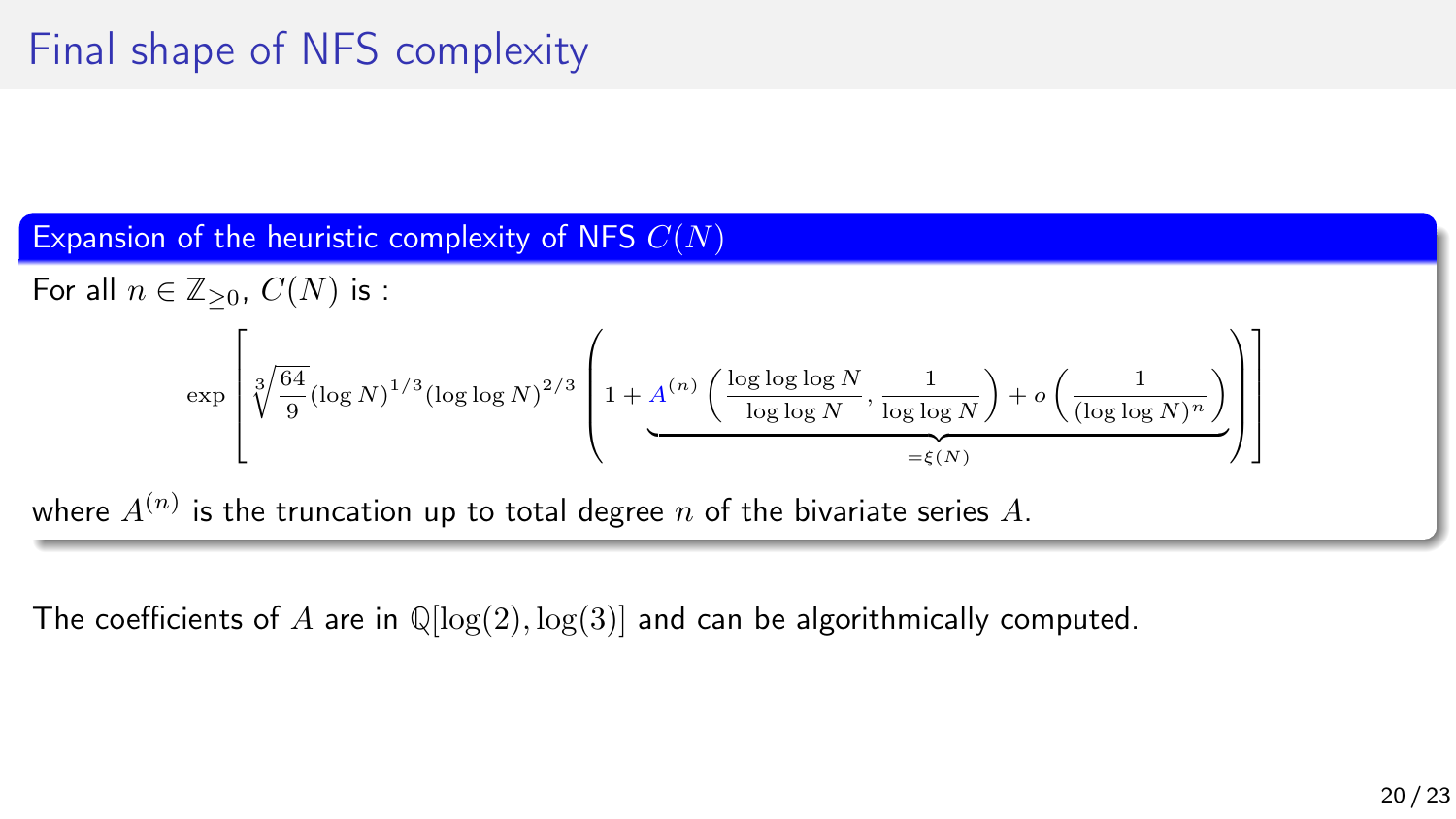## A problem of convergence



Truncations of  $\xi$  up to total degree 5 for cryptographically relevant values of  $N$ .



Converging behaviour of the trucations of  $\xi$ .

#### Take home message

Replacing  $\xi$  by any truncated asymptotic expansion = replace a series by its first terms in a range where the series diverges !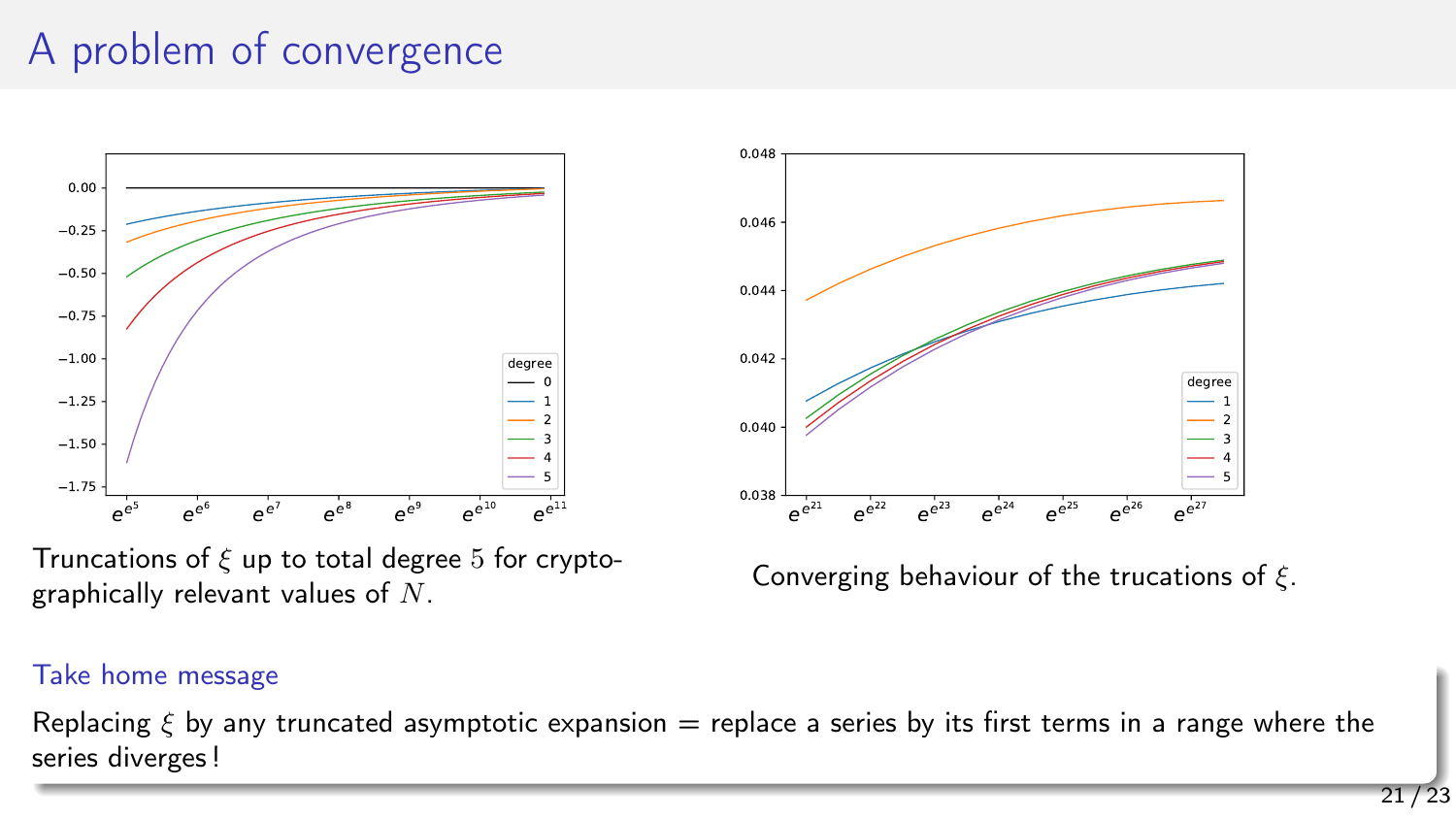# The danger of replacing  $\xi$  by a truncation

Compare :

| Function $g$                                                                                                           | $g(2^{3072})/g(2^{829})$ |
|------------------------------------------------------------------------------------------------------------------------|--------------------------|
| $g_0: N \mapsto \exp\left(\sqrt[3]{\frac{64}{9}} (\log N)^{1/3} (\log \log N)^{2/3}\right)$                            | $\sim 2^{59}$            |
| $g_1: N \mapsto \exp\left(\sqrt[3]{\frac{64}{9}} \frac{(\log N)^{1/3} (\log \log N)^{2/3}}{1 + 20/\log \log N}\right)$ | $\sim 2^{19}$            |

Don't do  $o(1) = 0$  carelessely...

The function  $g_1$  is in  $\exp\left(\sqrt[3]{\frac{64}{9}}\right)$  $\frac{\overline{34}}{9}(\log N)^{1/3}(\log \log N)^{2/3}(1+o(1))\Bigg)$  but replacing the  $o(1)$  by  $0$  (i.e.  $g_1$  by  $g_0)$  for  $N \leq e^{e^{20}}$  leads to drastically different results.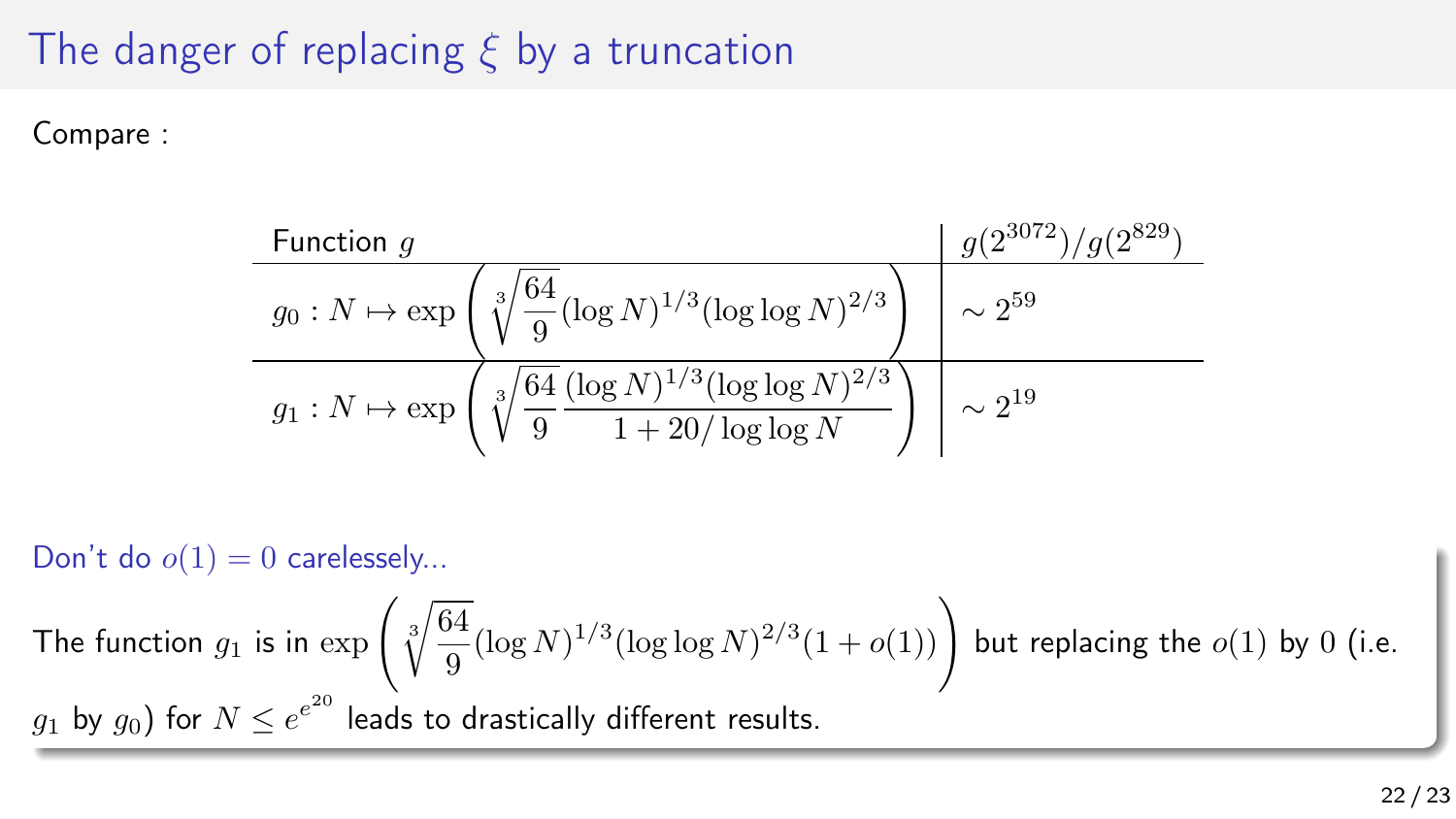## Sum up

- $\bullet$  Expansion of the function hidden in the  $o(1)$  in NFS complexity. See <https://arxiv.org/abs/2007.02730> for more details.
- Algorithm to compute this expansion. Available at : [https://gitlab.inria.fr/NFS\\_asymptotic\\_complexity/simulations](https://gitlab.inria.fr/NFS_asymptotic_complexity/simulations)
- Be very careful when using truncated versions of the asymptotic complexity.
- Maybe use numerical estimates for  $\rho$  or simulations?